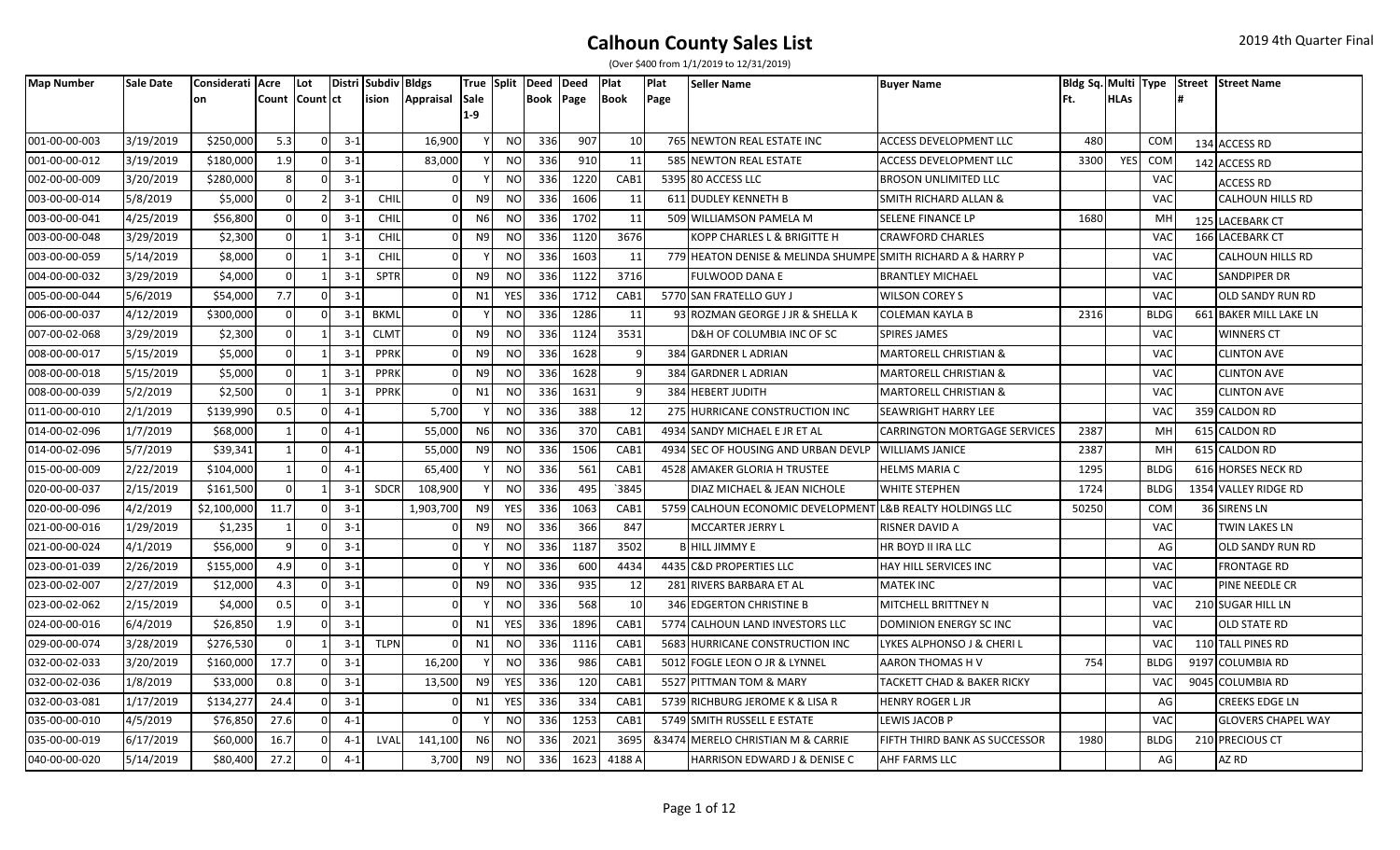| (Over \$400 from 1/1/2019 to 12/31/2019) |  |
|------------------------------------------|--|
|------------------------------------------|--|

| <b>Map Number</b> | Sale Date | Considerati   Acre |                | Lot            |         | Distri Subdiv Bldgs |                  |                |            | True Split Deed Deed |      | Plat   | Plat | <b>Seller Name</b>                   | <b>Buyer Name</b>                   |      |             |             | Bldg Sq. Multi Type Street Street Name |
|-------------------|-----------|--------------------|----------------|----------------|---------|---------------------|------------------|----------------|------------|----------------------|------|--------|------|--------------------------------------|-------------------------------------|------|-------------|-------------|----------------------------------------|
|                   |           | on                 |                | Count Count ct |         | ision               | <b>Appraisal</b> | Sale           |            | <b>Book Page</b>     |      | Book   | Page |                                      |                                     | Ft.  | <b>HLAs</b> |             |                                        |
|                   |           |                    |                |                |         |                     |                  | 1-9            |            |                      |      |        |      |                                      |                                     |      |             |             |                                        |
| 044-00-00-039     | 1/23/2019 | \$3,500            |                |                | $4 - 1$ | OAKH                |                  | N <sub>9</sub> | NO.        | 336                  | 249  | 3576   |      | EDISTO DEVELOPERS & REALTY INC       | JENKINS EDNA                        |      |             | <b>VAC</b>  | <b>ALLISON LN</b>                      |
| 046-00-00-038     | 3/20/2019 | \$327,500          | 3.1            |                | $4 - 1$ |                     | 170,000          |                | <b>NO</b>  | 336                  | 881  | 4444 B |      | GAMMILL HUBERT U & KATHLEEN M        | VIMTRUP CARL H & CAROL A            | 2112 |             | <b>BLDG</b> | 424 BULL SWAMP RD                      |
| 047-00-01-073     | 2/7/2019  | \$5,000            | 5.1            |                | $4 - 1$ |                     |                  | N1             | <b>YES</b> | 336                  | 422  | CAB1   |      | 5740 NELSON JODI L                   | CALMAR TYLER                        |      |             | <b>VAC</b>  | <b>KATALL RD</b>                       |
| 051-00-00-018     | 5/14/2019 | \$183,000          |                |                | $3 - 1$ |                     | 166,700          |                | <b>NO</b>  | 336                  | 1663 | 11     |      | 534 WYNN HILDA WHITFIELD ET AL       | STEELE WILLIAM B & JANET W          | 2030 |             | <b>BLDG</b> | 161 LOWER BOONE TRL                    |
| 051-00-00-020     | 5/17/2019 | \$26,600           | 5.2            |                | $3 - 1$ |                     | 1,600            |                | <b>NO</b>  | 336                  | 1674 | 4690   |      | <b>MAYER MITCH A</b>                 | STEELE WILLIAM B & JANET W          |      |             | <b>VAC</b>  | 149 LOWER BOONE TRL                    |
| 053-00-01-025     | 5/5/2019  | \$15,000           | 0.5            |                | $3 - 1$ |                     | 800              | N1             | <b>NO</b>  | 336                  | 1451 |        |      | <b>FREELAND CINDY J</b>              | <b>WICKER DONNIE C &amp; JUDY</b>   | 864  |             | <b>BLDG</b> | 401 KAISER RD                          |
| 053-00-01-073     | 2/5/2019  | \$7,000            | $\Omega$       |                | $3 - 1$ |                     |                  | N <sub>9</sub> | NO         | 336                  | 394  | 11     |      | 139 BERRY ANDREW & WALLACE F         | RODRIGUEZ J GUADALUPE TORRES        |      |             | <b>VAC</b>  | 2061 OLD STATE RD                      |
| 058-00-00-027     | 4/29/2019 | \$66,618           | 22.7           |                | $3 - 1$ |                     |                  |                | <b>NO</b>  | 336                  | 1432 | 11     |      | 976 DAVIS GEORGIA L & PRESTON T      | LOVETT TIMOTHY G & ANDREA D         |      |             | AG          | <b>PATIENCE LN</b>                     |
| 060-00-00-073     | 6/14/2019 | \$158,000          | 0              |                | $3 - 1$ | <b>HRID</b>         | 102,300          |                | NO         | 336                  | 1935 | 4264   |      | SPRADLEY MAMIE FREEDOM               | HAYNES BRYAN M & JESSI E            | 1665 |             | <b>BLDG</b> | 1359 OLD SWAMP RD                      |
| 064-00-01-017     | 3/14/2019 | \$1,150,000        | 50             |                | $4 - 1$ |                     | 418,600          | N1             | <b>YES</b> | 336                  | 875  |        |      | DRAKE MICHAEL N & DEBORAH B          | DIAZ MICHAEL & JEAN NICHOLE         | 2528 |             | <b>BLDG</b> | 754 WANNARIDGE RD                      |
| 066-00-01-013     | 3/4/2019  | \$47,000           | 8.2            |                | $4 - 1$ |                     |                  |                | <b>NO</b>  | 336                  | 650  | 2866   |      | <b>TOEWATER HELENE</b>               | VALDEZ BRANDI MARIE &               |      |             | AG          | <b>FRINGETREE RD</b>                   |
| 066-00-02-066     | 1/18/2019 | \$11,000           | 1.9            |                | 4-1     |                     |                  |                | <b>NO</b>  | 336                  | 197  | 11     |      | 340 R & O ENTERPRISES                | FIELDS DOLLIE LEE &                 |      |             | <b>VAC</b>  | <b>WOODPECKER LN</b>                   |
| 067-00-00-079     | 6/17/2019 | \$50,000           | 5.9            |                | $4 - 1$ |                     | 85,100           | N <sub>6</sub> | <b>NO</b>  | 336                  | 1973 | 4153A  |      | <b>SMOAK JOSEPH</b>                  | DITECH FINANCIAL LLC                | 1514 |             | <b>BLDG</b> | 6792 COLUMBIA RD                       |
| 068-00-00-074     | 3/1/2019  | \$270,000          | 10.2           |                | $4 - 1$ |                     | 274,300          | N <sub>2</sub> | YES        | 336                  | 653  | CAB1   |      | 5750 MCMAHAN JOHNNY B                | MCMAHAN JOHNNY B JR &               | 4254 |             | <b>BLDG</b> | 1366 MURPH MILL RD                     |
| 069-00-01-026     | 2/28/2019 | \$3,000            | $\overline{2}$ |                | $4 - 1$ |                     |                  | N <sub>9</sub> | <b>NO</b>  | 336                  | 604  | 177    |      | TRI AG INVESTMENTS LLC               | MAJOR TIFFANY L & WAYNE A JR        |      |             | <b>VAC</b>  | <b>MYERS LN</b>                        |
| 069-00-01-051     | 3/29/2019 | \$250,000          | 23.6           |                | $4 - 1$ |                     | 206,700          |                | <b>NO</b>  | 336                  | 993  | CAB1   |      | 5652 ALSTON SAMUEL LIFE ESTATE       | JEFFCOAT LIONEL C & CARLA Y         | 3702 |             | <b>BLDG</b> | 251 MYERS LN                           |
| 069-00-01-051     | 3/29/2019 | \$250,000          | 23.6           |                | $4 - 1$ |                     | 206,700          | N <sub>9</sub> | <b>NO</b>  | 336                  | 1091 | CAB:   |      | 5652 ALSTON SAMUEL                   | JEFFCOAT LIONEL C & CARLA Y         | 3702 |             | <b>BLDG</b> | 251 MYERS LN                           |
| 069-00-02-046     | 6/6/2019  | \$188,000          |                |                | $4 - 1$ | WAYC                | 159,000          |                | NO         | 336                  | 1856 | 1253   |      | 11/691 FENSTERMAKER ALAN G & NANCY L | <b>JAMES EUGENE</b>                 | 2395 |             | <b>BLDG</b> | 105 LAKEWAY DR                         |
| 069-00-03-028     | 4/30/2019 | \$13,000           | 3              |                | $4 - 1$ |                     |                  |                | <b>NO</b>  | 336                  | 1513 | 643    |      | RENTZ CLARA P                        | <b>COSTIN CHARLES</b>               |      |             | <b>VAC</b>  | <b>SWEETWATER RD</b>                   |
| 070-00-02-013     | 2/1/2019  | \$13,500           |                |                | $4 - 1$ | GDPL                |                  | N9             | <b>NO</b>  | 336                  | 381  | 38     |      | LIMITLESS HOME CONNECTIONS LLC       | <b>S&amp;S CONSTRUCTION CO LLC</b>  |      |             | <b>VAC</b>  | <b>PINEVIEW LN</b>                     |
| 070-00-02-045     | 1/21/2019 | \$12,000           | $\Omega$       |                | $4 - 1$ | PERR                |                  |                | <b>NO</b>  | 336                  | 308  | 269    |      | <b>BROOKLAND ENTERPRISE</b>          | CARMICHAEL BETTY &                  |      |             | <b>VAC</b>  | 77 NORTHWOOD CT                        |
| 070-00-03-027     | 2/6/2019  | \$28,000           | $\Omega$       |                | $4 - 1$ | <b>RUCK</b>         |                  |                | <b>NO</b>  | 336                  | 425  | 305    |      | LAWSON MICHAEL A                     | <b>BRYAN ANDREW SEBASTION &amp;</b> |      |             | VAC         | 2085 BURKE RD                          |
| 072-00-00-050     | 1/17/2019 | \$2,000            | 0.9            |                | $4 - 1$ |                     | 116,000          | N <sub>9</sub> | NO         | 336                  | 1414 | 4669   |      | RILEY COPELAND L                     | BERRY ALMA & OTIS WILLIAMS JR       | 1409 |             | <b>BLDG</b> | 55 MOCKINGBIRD LN                      |
| 073-00-03-048     | 5/23/2019 | \$7,428            | $\cap$         |                | $4 - 1$ | <b>RILY</b>         |                  | N <sub>9</sub> | NO         | 336                  | 1721 | 2934   |      | <b>ANDRE MARGARIDA</b>               | <b>TAMAYO CESAR</b>                 |      |             | <b>VAC</b>  | 353 SWEETWATER RD                      |
| 074-00-03-008     | 6/19/2019 | \$16,000           | 7.3            |                | $4 - 1$ |                     |                  | N <sub>9</sub> | <b>NO</b>  | 336                  | 1965 | 2066   |      | ROBINSON DURWOOD L                   | <b>HUYETT JACK &amp; REBEKAH</b>    |      |             | AG          | <b>MURPH MILL RD</b>                   |
| 074-00-03-088     | 5/30/2019 | \$180,000          | 7.4            |                | $4 - 1$ |                     | 125,900          |                | <b>NO</b>  | 336                  | 1804 | CAB1   |      | 4814 MORRIS MARION R & SANDRA A      | <b>HUYETT JACK DANIEL &amp;</b>     | 1518 |             | <b>BLDG</b> | 800 MURPH MILL RD                      |
| 076-00-00-050     | 1/15/2019 | \$6,900            | 2.5            |                | $4 - 1$ |                     |                  |                | <b>NO</b>  | 336                  | 208  | 4164B  |      | TRI AG INVESTMENTS LLC               | FALLAW DANNY WAYNE                  |      |             | <b>VAC</b>  | CAW CAW HWY                            |
| 077-00-04-003     | 2/20/2019 | \$18,000           | $\Omega$       |                | $4 - 1$ | SUNY                | 1,000            | N1             | <b>NO</b>  | 336                  | 582  | 3478   |      | JOHN & ANN OFARRELL LLC              | <b>NEIL DANNY &amp; LINDA</b>       |      |             | <b>VAC</b>  | <b>SUGAR MAPLE RD</b>                  |
| 077-00-04-004     | 2/20/2019 | \$18,000           | $\Omega$       |                | $4 - 1$ | SUNY                |                  | N1             | <b>NO</b>  | 336                  | 582  | 3478   |      | JOHN & ANN OFARRELL LLC              | <b>NEIL DANNY &amp; LINDA</b>       |      |             | <b>VAC</b>  | 245 SUGAR MAPLE RD                     |
| 077-00-04-050     | 6/17/2019 | \$58,400           |                |                | $4 - 1$ | SUNY                |                  | N <sub>6</sub> | <b>NO</b>  | 336                  | 2049 | 3747   |      | GATES MARY & CURRY KIMBERLY A        | LOANCARE LLC                        | 1470 |             | MF          | 209 CACTUS LN                          |
| 077-00-04-056     | 5/23/2019 | \$25,000           |                |                | $4 - 1$ | SUNY                | 56,200           | N <sub>6</sub> | <b>NO</b>  | 336                  | 1706 | 3747   |      | MORRIS MICHAEL M                     | NIGHTENGALE RICK                    | 880  |             | <b>BLDG</b> | 119 CACTUS LN                          |
| 079-00-03-051     | 2/6/2019  | \$40,000           |                |                | $4 - 1$ |                     |                  | N1             | NO.        | 336                  | 776  | 11     |      | 296 GANTT FRED H                     | TORRES HECTOR ALVAREZ               |      |             | МH          | 1275 GREAT CIRCLE DR                   |
| 091-00-00-063     | 4/1/2019  | \$170,000          | 2.2            |                | $4 - 1$ |                     |                  | N1             | <b>NO</b>  | 336                  | 1184 | 3741 A |      | <b>MATTINGLY CHRISTOPHER W &amp;</b> | WHITTLE SAMANTHA R                  |      |             | <b>VAC</b>  | 270 HAMMOND CROSS RD                   |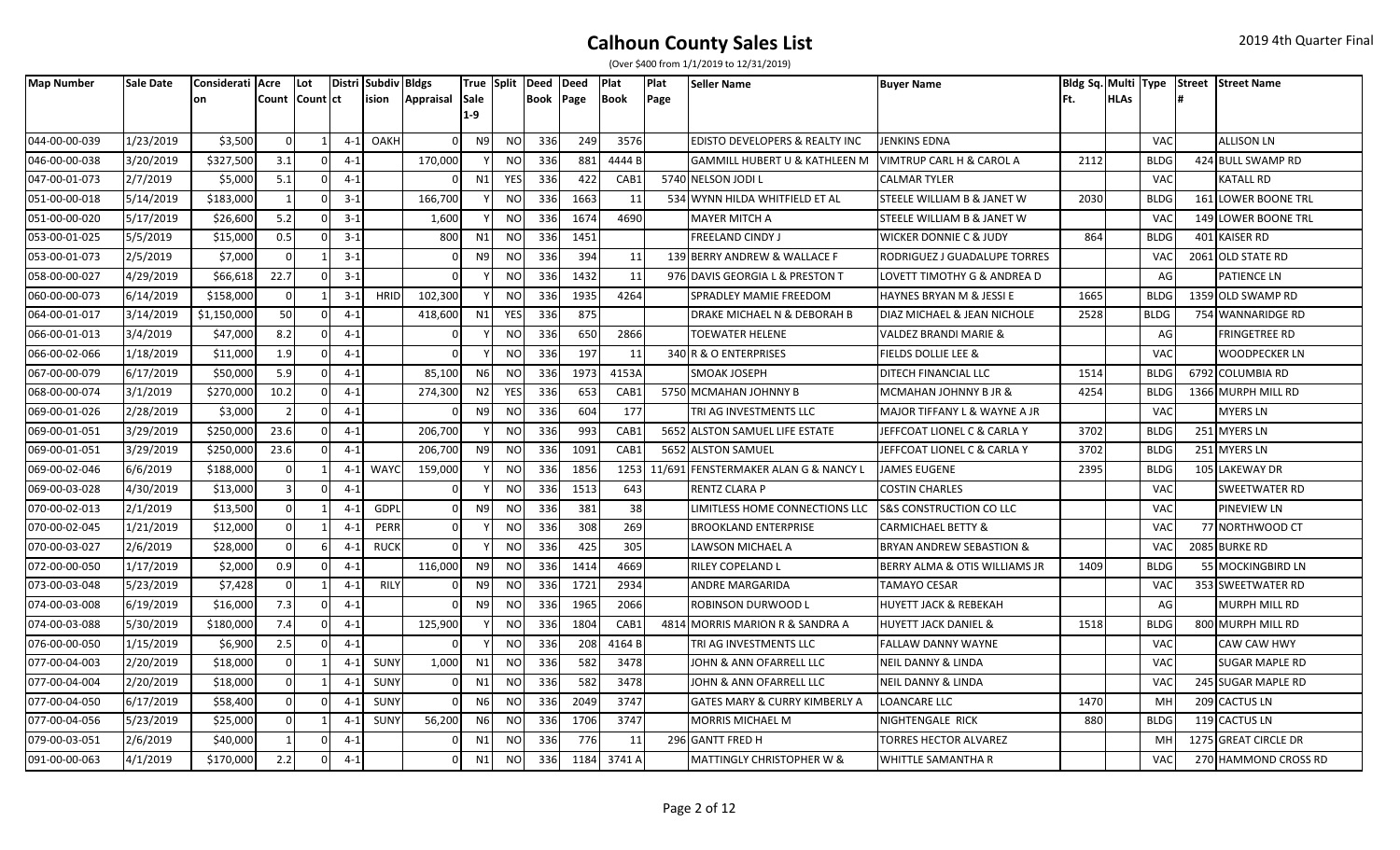| (Over \$400 from 1/1/2019 to 12/31/2019) |
|------------------------------------------|
|------------------------------------------|

| <b>Map Number</b> | Sale Date | Considerati   Acre |                | Lot            |         | Distri Subdiv Bldgs |                 |                |            | True Split Deed Deed |      | Plat  | Plat | <b>Seller Name</b>                      | <b>Buyer Name</b>                       |      |             |             | Bldg Sq. Multi Type Street Street Name |
|-------------------|-----------|--------------------|----------------|----------------|---------|---------------------|-----------------|----------------|------------|----------------------|------|-------|------|-----------------------------------------|-----------------------------------------|------|-------------|-------------|----------------------------------------|
|                   |           | on                 |                | Count Count ct |         |                     | ision Appraisal | <b>Sale</b>    |            | <b>Book Page</b>     |      | Book  | Page |                                         |                                         | Ft.  | <b>HLAs</b> |             |                                        |
|                   |           |                    |                |                |         |                     |                 | 1-9            |            |                      |      |       |      |                                         |                                         |      |             |             |                                        |
| 091-00-00-068     | 4/1/2019  | \$170,000          | 3              |                | 4-1     |                     | 77,600          | N1             | NO         | 336                  | 1184 | 11    |      | 781 MATTINGLY CHRISTOPHER W             | <b>WHITTLE SAMANTHA R</b>               | 1320 |             | <b>BLDG</b> | 270 HAMMOND CROSS RD                   |
| 092-00-04-024     | 2/13/2019 | \$50,000           | 1.6            |                | 4-1     |                     | 55,000          |                | <b>NO</b>  | 336                  | 532  | 3613  |      | TSIVELEKIDIS ATHANASIOS                 | SACKIEL GERALDINE                       | 1050 |             | <b>BLDG</b> | 141 OGLESBY DR                         |
| 093-00-03-020     | 3/29/2019 | \$10,000           |                |                | $4 - 1$ |                     | 40,800          | N <sub>9</sub> | <b>NO</b>  | 336                  | 1126 |       |      | RODRIGUEZ J GUADALUPE TORRES            | RODRIGUEZ J GUADALUPE TORRES            | 1822 |             | <b>BLDG</b> | 102 SONGBIRD LN                        |
| 095-00-00-027     | 6/19/2019 | \$32,400           | 18.3           |                | $4 - 1$ |                     |                 | N <sub>9</sub> | <b>NO</b>  | 336                  | 1968 | 2066  |      | ROBINSON DURWOOD L &                    | <b>HUYETT JACK &amp; REBECCA</b>        |      |             | AG          | <b>MURPH MILL RD</b>                   |
| 096-00-00-097     | 5/6/2019  | \$174,000          | 87             |                | $4 - 1$ |                     |                 | N1             | <b>YES</b> | 336                  | 1509 | 1082  |      | <b>JACKSON THOMAS B III TRUSTEE</b>     | JCR AG PROPERTIES LLC                   |      |             | AG          | <b>BURKE RD</b>                        |
| 097-00-00-048     | 5/31/2019 | \$90,000           |                |                | $4 - 1$ |                     | 117,200         | N <sub>9</sub> | <b>NO</b>  | 336                  | 2018 | 11    |      | 626 TRI AG INVESTMENTS LLC              | <b>BARNES KIANA</b>                     | 1665 |             | <b>BLDG</b> | 125 KIRTZ LN                           |
| 099-00-01-025     | 2/25/2019 | \$60,000           | 4.2            |                | $4 - 1$ |                     |                 | N <sub>6</sub> | <b>NO</b>  | 336                  | 574  | 3084  |      | MILES HERMAN HEIRS OF                   | MILES HANDY SR & THELMA COLTER          |      |             | AG          | <b>MILES CT</b>                        |
| 099-00-01-060     | 2/1/2019  | \$12,500           | 2.5            |                | $4 - 1$ | GREN                |                 |                | <b>NO</b>  | 336                  | 744  | 4741  |      | DETWEILER J J ENT INC                   | COLEMAN LAUREN                          |      |             | <b>VAC</b>  | <b>RILEY RD</b>                        |
| 099-00-02-038     | 5/29/2019 | \$13,000           | $\overline{2}$ |                | $4 - 1$ |                     |                 |                | <b>NO</b>  | 336                  | 2038 |       |      | <b>FUNCHESS BERNICE ET AL</b>           | MCBRIDE JALESSA A                       |      |             | VAC         | 277 BAIR RD                            |
| 101-00-00-022     | 2/13/2019 | \$74,000           | 49.5           |                | $4 - 1$ |                     |                 | N9             | <b>NO</b>  | 336                  | 466  | 2504  |      | HOUCK JERRY LIN & KINARD M              | L&J INVESTMENTS LLC                     |      |             | AG          | <b>BURKE RD</b>                        |
| 101-00-00-043     | 6/17/2019 | \$3,400            |                |                | $4 - 1$ |                     |                 | N1             | <b>YES</b> | 336                  | 1952 | CAB1  |      | 5775 L&J INVESTMENTS LLC                | LEE PATRICK L & CHERYL L                |      |             | <b>VAC</b>  | <b>BURKE RD</b>                        |
| 104-00-02-086     | 5/16/2019 | \$19,900           |                |                | $4 - 1$ | <b>BKHL</b>         | 17,400          | N1             | <b>NO</b>  | 336                  | 1693 | 3755  |      | 3756 MARTIN BURNIE JR                   | <b>GODINEZ NORY R SANTACRUZ</b>         | 1568 |             | MH          | 105 LADY ASHLEY DR                     |
| 104-00-02-114     | 4/3/2019  | \$4,000            |                |                | $4 - 1$ | <b>BKHL</b>         |                 |                | <b>NO</b>  | 336                  | 1194 | 3755  |      | &3756 TAYLOR -MATTHEWS SATIDRA          | CARRILLO JOSE TAMAYO                    |      |             | <b>VAC</b>  | LADY ASHLEY DR                         |
| 104-00-02-123     | 1/3/2019  | \$8,000            |                |                | $4 - 1$ | <b>BKHL</b>         |                 |                | <b>NO</b>  | 335                  | 2418 | 3755  |      | 3756 THOMAS JOYCE                       | CARRILLO JOSE TAMAYO                    |      |             | <b>VAC</b>  | 290 LADY ASHLEY DR                     |
| 104-00-04-041     | 4/15/2019 | \$101,500          |                |                | $4 - 1$ | PLAK                | 49,100          |                | <b>NO</b>  | 336                  | 1337 | 10    |      | 586 HILTON DONALD F & GLORIA J          | <b>HOEFER LOUDON R</b>                  | 1848 |             | MH          | 109 PIONEER TR                         |
| 104-00-04-064     | 5/24/2019 | \$120,000          |                |                | $4 - 1$ | LOWD                | 4,600           | N1             | <b>NO</b>  | 336                  | 1801 | 3733  |      | <b>B HODGE JOE W IV &amp; NATALIA V</b> | FLORES VICENTE SORIANO &                |      |             | <b>VAC</b>  | 693 DOODLE HILL RD                     |
| 104-00-04-070     | 5/24/2019 | \$120,000          |                |                | $4 - 1$ | LOWD                | 25,800          | N1             | <b>NO</b>  | 336                  | 1801 | 3733B |      | HODGE JOE W IV & NATALIA V              | <b>FLORES VICENTE SORIANO &amp;</b>     | 1768 |             | MH          | 683 DOODLE HILL RD                     |
| 105-00-00-026     | 3/29/2019 | \$150,000          | 31.8           | $\Omega$       | $4 - 1$ |                     |                 |                | NO         | 336                  | 1106 | 1506  |      | <b>BOZARD RONNIE</b>                    | SPIVEY PRESTON WILLIAM III &            |      |             | AG          | <b>BANK SCULPTURE RD</b>               |
| 106-00-01-012     | 2/27/2019 | \$60,000           |                |                | $4 - 1$ | <b>HVHT</b>         | 87,200          | N <sub>9</sub> | <b>NO</b>  | 336                  | 594  | 464   |      | STEELE JONATHAN J                       | NIGHTENGALE TIFFANY & LARRY WA          | 1206 |             | <b>BLDG</b> | 101 EVERGREEN DR                       |
| 106-00-01-031     | 1/7/2019  | \$32,500           |                |                | $4 - 1$ | <b>HVHT</b>         |                 |                | <b>NO</b>  | 336                  | 23   | 500   |      | MEDLIN JOHN W & MARIE Y                 | MIMS TABITHA                            |      |             | <b>VAC</b>  | 133 LONGLEAF DR                        |
| 106-00-02-009     | 1/24/2019 | \$125,000          | 41.6           |                | $4 - 1$ |                     |                 |                | <b>NO</b>  | 336                  | 536  |       |      | 1155 KIRKLAND JUNE                      | <b>HOMEMAX LLC</b>                      |      |             | AG          | 324 COPPERHEAD RD                      |
| 106-00-02-009     | 5/7/2019  | \$132,069          | 41.6           |                | $4 - 1$ |                     |                 |                | NO         | 336                  | 1520 |       |      | 1155 HOMEMAX LLC                        | <b>WILKERSON ROBERT D</b>               |      |             | AG          | 324 COPPERHEAD RD                      |
| 106-00-02-027     | 3/29/2019 | \$9,800            |                |                | $4 - 1$ |                     | 12,900          | N <sub>6</sub> | <b>NO</b>  | 336                  | 1033 | 2020  |      | <b>WHEELER TIMMIE</b>                   | OUTLAW MICHAEL R & BRANDI B             | 1942 |             | MH          | 25 CLAY BOTTOM LN                      |
| 118-00-00-032     | 3/29/2019 | \$88,500           |                |                | $4 - 1$ |                     | 70,000          |                | NO         | 336                  | 1066 | 3931  |      | <b>B</b> SUMPTER CLAYTON &              | FORDHAM EUGENE & MICHELLE               | 1104 |             | <b>BLDG</b> | 311 SAINTS AVE                         |
| 118-09-11-006     | 3/29/2019 | \$800              |                |                | $2 - 1$ |                     | 9,500           | N9             | NO         | 336                  | 1130 |       |      | <b>WASHINGTON RENEE HAYNES</b>          | <b>CHARLEY DESIE &amp; JABARI</b>       | 595  |             | <b>BLDG</b> | 106 SYCAMORE ST                        |
| 118-10-07-017     | 3/29/2019 | \$600              |                |                | $2 - 1$ |                     |                 | N <sub>9</sub> | <b>NO</b>  | 336                  | 1132 |       |      | WILLIAMS CARL & ANNETTE                 | <b>SPIRES JAMES</b>                     |      |             | <b>VAC</b>  | <b>BRIDGE ST</b>                       |
| 118-13-01-007     | 5/23/2019 | \$66,600           |                |                | $2 - 1$ |                     | 100,400         | N <sub>6</sub> | <b>NO</b>  | 336                  | 1709 | 4355B |      | <b>KOKONIOS EMMANOUI</b>                | NIGHTENGALE RICK                        | 1792 |             | <b>BLDG</b> | 105 RUCKER DR                          |
| 118-13-01-017     | 4/22/2019 | \$50,000           |                |                | $2 - 1$ |                     |                 | N9             | YES        | 336                  | 1376 | CAB1  |      | 5762 CROOK CHARLES C & ANNE S           | PEDDLERS PROPERTY LLC                   |      |             | <b>VAC</b>  | 723 HARRY C RAYSOR DR                  |
| 118-13-05-020     | 1/15/2019 | \$104,500          |                |                | $2 - 1$ |                     | 69,600          |                | <b>NO</b>  | 336                  | 205  | 4094  |      | <b>B</b> KEEZEL BRIAN A                 | PROVEAUX ANGELA H                       | 1140 |             | <b>BLDG</b> | 311 PINE HILL RD                       |
| 118-15-01-001     | 2/13/2019 | \$62,000           |                |                | $2 - 1$ |                     | 54,300          |                | <b>NO</b>  | 336                  | 481  |       |      | <b>CLARKSON LOLA KATE BYRD</b>          | CRENSHAW WILLIAM B                      | 1320 |             | <b>BLDG</b> | 168 PREFERENCE RD                      |
| 118-15-04-020     | 3/29/2019 | \$60,000           |                |                | $2 - 1$ |                     | 23,900          |                | <b>YES</b> | 336                  | 989  |       |      | <b>FAIR DORIS ET AL</b>                 | LIU YONGLIN & YANG QIAOZHEN             | 465C |             | COM         | 710 F R HUFF DR                        |
| 118-16-09-010     | 3/29/2019 | \$400              |                |                | $2 - 1$ |                     |                 | N <sub>9</sub> | <b>NO</b>  | 336                  | 1136 |       |      | 82 PALMER MAGGIE H                      | <b>GREEN WILFORD SR &amp; HENRIETTA</b> |      |             | <b>VAC</b>  | <b>LOWER MULLER ST</b>                 |
| 118-16-10-003     | 1/23/2019 | \$1,671            |                |                | $2 - 1$ |                     | 29,600          | N <sub>9</sub> | <b>NO</b>  | 336                  | 251  |       |      | HARDAWAY DOROTHY ET AL                  | <b>CHARLEY DESIE &amp; JABARI</b>       | 1176 |             | <b>BLDG</b> | 106 LOWER MULLER ST                    |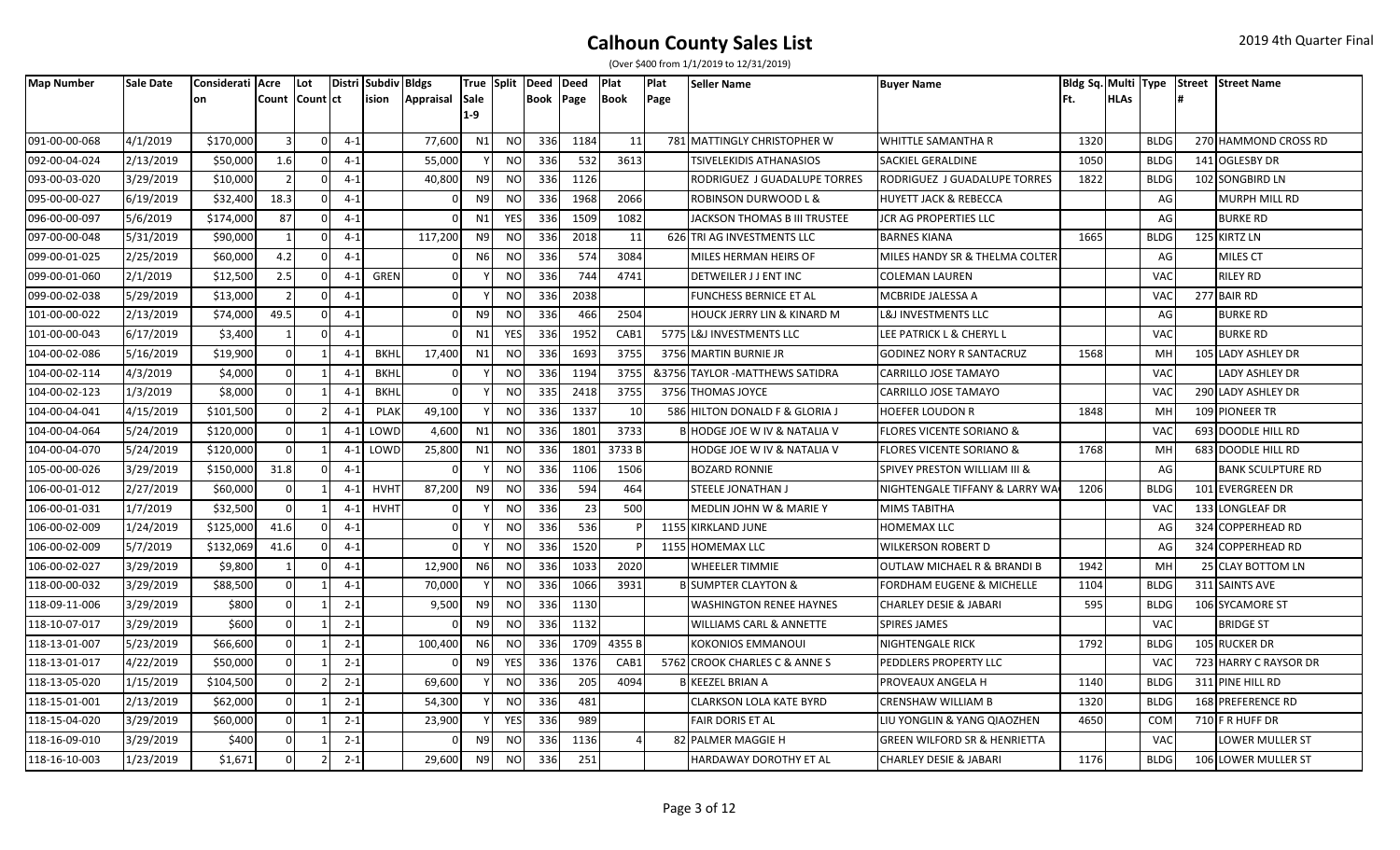| <b>Map Number</b> | Sale Date | Considerati Acre |                 | Lot            |         | Distri Subdiv Bldgs |                  |                |            | True Split Deed Deed |      | <b>Plat</b> | Plat | <b>Seller Name</b>                                    | <b>Buyer Name</b>                               |      |             |             | Bldg Sq. Multi Type Street Street Name |
|-------------------|-----------|------------------|-----------------|----------------|---------|---------------------|------------------|----------------|------------|----------------------|------|-------------|------|-------------------------------------------------------|-------------------------------------------------|------|-------------|-------------|----------------------------------------|
|                   |           | lon              | Count Count Ict |                |         | lision              | <b>Appraisal</b> | <b>Sale</b>    |            | Book Page            |      | Book        | Page |                                                       |                                                 | Ft.  | <b>HLAs</b> |             |                                        |
|                   |           |                  |                 |                |         |                     |                  | 1-9            |            |                      |      |             |      |                                                       |                                                 |      |             |             |                                        |
| 119-09-00-006     | 5/8/2019  | \$5,000          | 0               | $\overline{3}$ | $4 - 1$ |                     |                  | N <sub>9</sub> | NO I       | 336                  | 1652 |             |      | <b>VERNON E D</b>                                     | MICKELL JOHN                                    |      |             | <b>VAC</b>  | F R HUFF DR                            |
| 120-00-02-007     | 2/4/2019  | \$29,900         | 1               | n              | $4 - 1$ |                     | 57,900           | N <sub>9</sub> | NO         | 336                  | 610  | 1649        |      | FV-I INC                                              | PARAGON DEVELOPMENT OF SC LLO                   | 1152 |             | <b>BLDG</b> | 6602 OLD STATE RD                      |
| 121-00-02-053     | 2/11/2019 | \$6,500          | $\vert$ 1       | ΩI             | $4 - 1$ |                     |                  | N <sub>9</sub> | <b>NO</b>  | 336                  | 431  | 12          |      | 235 CMH HOMES INC                                     | <b>WOODARD BETTY M</b>                          |      |             | <b>VAC</b>  | 373 MOORER RD                          |
| 127-00-03-012     | 1/21/2019 | \$6,000          | 0               |                | $4 - 1$ | <b>CLCC</b>         |                  |                | <b>NO</b>  | 336                  | 222  | 1602        |      | WALLING LANIER R                                      | KEMMERLIN DEWEY SAMUEL &                        |      |             | <b>VAC</b>  | 88 NICKELLS LN                         |
| 127-00-03-026     | 3/6/2019  | \$254,500        | 0               |                | 4-1     | <b>CLCC</b>         |                  | N1             | <b>NO</b>  | 336                  | 769  | 1456        |      | HOOD BARRY D & ANN P                                  | <b>FAUST JOHN &amp; ANGELA</b><br><b>JTWROS</b> |      |             | <b>VAC</b>  | LONGEST DR                             |
| 128-00-00-029     | 3/6/2019  | \$254,500        | $\overline{0}$  |                | $4-2$   | <b>DRFD</b>         | 152,200          | N1             | <b>NO</b>  | 336                  | 769  | 2059        |      | <b>HOOD BARRY D &amp; ANN P</b>                       | FAUST JOHN & ANGELA JTWROS                      | 1990 |             | <b>BLDG</b> | 103 PATRIOT DR                         |
| 129-00-00-030     | 3/20/2019 | \$418,234        | 123             | $\Omega$       | $4 - 1$ |                     |                  | N1             | <b>YES</b> | 336                  | 930  | CAB1        |      | 5756 LITTLE RIVER 4904 LLC                            | OLD NUMBER SIX LLC                              |      |             | AG          | OLD NUMBER SIX HWY                     |
| 130-01-01-003     | 4/5/2019  | \$20,000         | $\overline{0}$  |                | $2 - 1$ |                     | 1,800            |                | <b>NO</b>  | 336                  | 1228 |             |      | <b>REID MARJORIE P</b>                                | WILLIAMS JACKIE E & LOUISE F                    | 432  |             | <b>COM</b>  | 2689 COLONEL THOMSON HWY               |
| 130-01-04-002     | 3/29/2019 | \$500            | $\overline{0}$  |                | $2 - 1$ |                     | 3,500            | N9             | <b>NO</b>  | 336                  | 1140 |             |      | 119 STREETER DOROTHY G                                | TOLNO MARIA J                                   | 554  |             | <b>BLDG</b> | 223 BYNUM ST                           |
| 130-01-06-014     | 2/22/2019 | \$5,000          | $\Omega$        |                | $2 - 1$ |                     | 700              | N9             | <b>NO</b>  | 336                  | 1421 | 1190        |      | <b>GRANVILLE REALTY GROUP LLC</b>                     | <b>SMITH DENNIS</b>                             | 735  |             | <b>COM</b>  | 145 HARRY C RAYSOR DR                  |
| 130-03-02-002     | 5/16/2019 | \$6,000          | $\Omega$        |                | $2 - 1$ |                     |                  | N <sub>9</sub> | <b>NO</b>  | 336                  | 1671 |             |      | PECK CATHERINE L ET AL                                | MIDDLING COTTON COMPANY INC                     |      |             | <b>VAC</b>  | <b>CLARENDON AVE</b>                   |
| 130-03-02-004     | 1/14/2019 | \$185,000        | 0               |                | $2 - 1$ |                     | 136,600          |                | <b>NO</b>  | 336                  | 174  | 11          |      | 887 WALKER WENDY O & BRIAN C                          | MISHOW JEROLD THOMAS & SUSAN                    | 2996 |             | <b>BLDG</b> | 3305 BRIDGE ST                         |
| 130-03-04-006     | 2/22/2019 | \$8,500          | $\Omega$        |                | $2 - 1$ |                     |                  | N9             | <b>NO</b>  | 336                  | 607  |             |      | <b>FORD DOROTHY P</b>                                 | SIGHTLER JERAMY                                 |      |             | <b>VAC</b>  | 102 LEXINGTON AVE                      |
| 130-03-05-003     | 3/29/2019 | \$119,900        | 0               |                | $2 - 1$ |                     | 114,800          |                | <b>NO</b>  | 336                  | 1199 |             |      | <b>SHULER MICHAEL B &amp; TABER JULIE</b>             | <b>POUGH TERRY LAMONT</b>                       | 2202 |             | <b>BLDG</b> | 3103 BRIDGE ST                         |
| 130-03-05-006     | 6/12/2019 | \$10,000         | $\Omega$        |                | $2 - 1$ |                     | 59,900           | N <sub>9</sub> | <b>NO</b>  | 336                  | 1913 |             |      | 185 BOOKHART MARION L III & SHERYL                    | FICEK TED & RACHEL BAIR                         | 1671 |             | <b>BLDG</b> | 101 LEXINGTON AVE                      |
| 130-03-05-012     | 5/14/2019 | \$39,000         | <sup>0</sup>    |                | $2 - 1$ |                     | 32,100           |                | <b>NO</b>  | 336                  | 1668 |             |      | PHILLIPS W H                                          | <b>CLAYTON MICHAEL JAMES &amp;</b>              | 819  |             | <b>BLDG</b> | 216 OLD CALHOUN AVE                    |
| 130-03-06-013     | 6/12/2019 | \$40,000         | $\Omega$        |                | $2 - 1$ |                     |                  | N1             | NO         | 336                  | 1910 | CAB1        |      | 5773 SMITH BOBBY C                                    | TRUHOME REALTY LLC & BILLS                      | 1392 |             | <b>BLDG</b> | 217 OLD CALHOUN AVE                    |
| 130-03-08-001     | 2/25/2019 | \$170,000        | $\Omega$        |                | $2 - 1$ |                     | 194,100          | N1             | <b>NO</b>  | 336                  | 656  | 12          |      | 278 CULCLASURE FRANCES R LIFE ESTA                    | <b>HARDING LONNIE R &amp;</b>                   | 3814 |             | <b>BLDG</b> | 1902 BRIDGE ST                         |
| 130-04-04-007     | 3/29/2019 | \$120,000        | $\Omega$        |                | $2 - 1$ |                     | 59,600           |                | <b>NO</b>  | 336                  | 1181 |             |      | 144 BIRD STEPHANIE & KENNY                            | EDWARDS SHANNON D                               | 1179 |             | <b>BLDG</b> | 515 PINE HILL RD                       |
| 131-00-00-003     | 3/26/2019 | \$150,000        | 36.2            |                | $4 - 1$ |                     |                  |                | NO.        | 336                  | 964  |             |      | 604 BKDE LLC                                          | SMITH CHRISTOPHER BRADLEY                       |      |             | AG          | <b>WILBERT WAY</b>                     |
| 134-00-00-019     | 3/4/2019  | \$105,000        | $\Omega$        |                | $4 - 1$ | <b>HUNT</b>         | 59,100           |                | <b>NO</b>  | 336                  | 773  |             |      | RUTLAND WILLIAM F & MARGARET H                        | <b>KENNERLY SYLVIA M</b>                        | 1092 |             | <b>BLDG</b> | 2640 FORT MOTTE RD                     |
| 139-00-00-056     | 2/20/2019 | \$35,000         |                 | $\Omega$       | $4 - 1$ |                     | 7,800            | N1             | <b>NO</b>  | 336                  | 713  |             |      | <b>FELDER PAMELA</b>                                  | CASTRO MARTHA M VACA                            | 924  |             | <b>BLDG</b> | 2022 FORT MOTTE RD                     |
| 146-00-00-005     | 3/29/2019 | \$315,000        | 123.6           | n              | $4 - 1$ |                     | 800              |                | <b>NO</b>  | 336                  | 1191 | CAB1        |      | 5386 COLONIAL TRUST COMPANY                           | W M SMITH & SONS                                |      |             | AG          | <b>BELLEVILLE RD</b>                   |
| 150-12-02-002     | 2/20/2019 | \$16,500         | $\overline{0}$  |                | $1 - 1$ | <b>FERS</b>         | 63,300           | N9             | <b>NO</b>  | 336                  | 729  |             |      | NATIONSTAR HECM ACQUISITION TR                        | <b>THOMPSON MINNIE</b>                          | 1610 |             | <b>BLDG</b> | 220 CEMETERY RD                        |
| 150-14-05-014     | 3/29/2019 | \$855            | $\overline{0}$  |                | $1 - 1$ |                     | 17,600           | N9             | NO         | 336                  | 1144 |             |      | <b>MARTIN CHARLES</b>                                 | <b>WASHINGTON GEORGE I L</b>                    | 936  |             | <b>BLDG</b> | 410 SECOND ST                          |
| 150-15-04-010     | 3/14/2019 | \$85,000         | $\Omega$        |                | $1 - 1$ |                     | 119,900          | N9             | <b>YES</b> | 336                  | 1289 | CAB1        |      | 5624 SUMMERS MONA H                                   | EDISTO RECYCLING LLC                            | 3132 |             | <b>BLDG</b> | 206 OLD ORANGEBURG RD                  |
| 154-00-00-010     | 5/10/2019 | \$4,700          | 0.5             |                | $4 - 1$ |                     |                  |                | NO         | 336                  | 1659 |             |      | <b>SHIVERS VERNETT</b>                                | SPIERS MARY JO                                  |      |             | <b>VAC</b>  | 9130 OLD STATE RD                      |
| 162-00-00-001     | 3/12/2019 | \$95,000         | 164.4           | <sup>0</sup>   | $4 - 1$ |                     | 5,100            | N <sub>2</sub> | NO.        | 336                  | 1041 | 3440        |      | A ROESCH ALBERTA L                                    | ROESCH CHRISTIAN LEGARE                         |      |             | AG          | OLD NUMBER SIX HWY                     |
| 164-00-00-007     | 1/18/2019 | \$260,000        | 205.4           | $\Omega$       | $4 - 1$ |                     |                  | N9             | <b>NO</b>  | 336                  | 527  |             |      | 219 HOFAMMANN LESLIE KELLER ET AL                     | WHETSTONE W DIXON III                           |      |             | AG          | LONGSTEET RD                           |
| 167-00-00-070     | 1/14/2019 | \$2,000          | 7.7             | $\Omega$       | $4 - 1$ |                     |                  | N <sub>9</sub> | NO         | 336                  | 170  | 3967        |      | <b>GREENE LESLIE ROGER &amp;</b>                      | JACKSON ANDREW F & LESA M RICE                  |      |             | AG          | FORT MOTTE RD                          |
| 168-00-03-003     | 2/27/2019 | \$1,500          | 4.6             |                | $4 - 1$ |                     |                  | N <sub>2</sub> | <b>NO</b>  | 336                  | 679  |             |      | WAGES HIRAM THOMAS & C COWLES TEMPLES GLENN A &       |                                                 |      |             | <b>VAC</b>  | PURPLE MARTIN RD                       |
| 169-00-00-015     | 2/1/2019  | \$34,750         | $\overline{0}$  |                | $4 - 1$ | <b>CNFM</b>         |                  |                | <b>NO</b>  | 336                  | 401  | 3287        |      | <b>INDIGO PROPERTIES LLC</b>                          | TITTLE HARVEY RAY JR                            |      |             | <b>VAC</b>  | MOYE LN                                |
| 169-00-00-016     | 2/1/2019  | \$34,750         | $\Omega$        |                | $4 - 1$ | <b>CNFM</b>         |                  |                | <b>NO</b>  | 336                  | 397  | 3287        |      | GARRISON JOSEPH CHRISTOPER & JAN TITTLE HARVEY RAY JR |                                                 |      |             | VAC         | MOYE LN                                |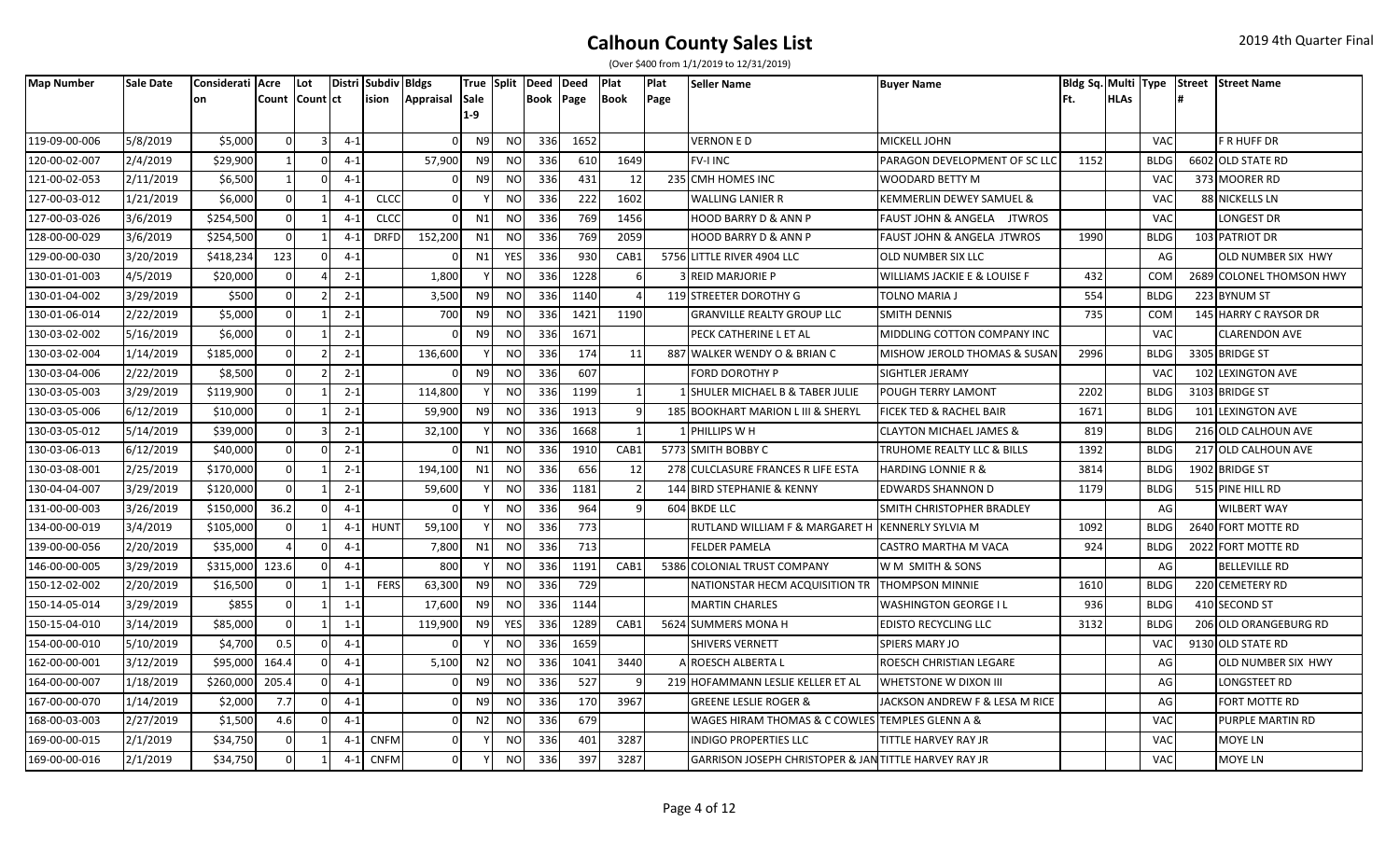| (Over \$400 from 1/1/2019 to 12/31/2019) |
|------------------------------------------|
|------------------------------------------|

| <b>Map Number</b> | Sale Date | Considerati   Acre |                | Lot            |         | Distri Subdiv Bldgs |                   |                |               | True Split Deed Deed |      | Plat         | Plat | <b>Seller Name</b>                          | <b>Buyer Name</b>                  |      |             |             | Bldg Sq. Multi Type Street Street Name |
|-------------------|-----------|--------------------|----------------|----------------|---------|---------------------|-------------------|----------------|---------------|----------------------|------|--------------|------|---------------------------------------------|------------------------------------|------|-------------|-------------|----------------------------------------|
|                   |           | on                 |                | Count Count ct |         |                     | ision   Appraisal | Sale           |               | <b>Book Page</b>     |      | Book         | Page |                                             |                                    | Ft.  | <b>HLAs</b> |             |                                        |
|                   |           |                    |                |                |         |                     |                   | 1-9            |               |                      |      |              |      |                                             |                                    |      |             |             |                                        |
| 176-00-01-026     | 4/17/2019 | \$17,500           | 5.2            |                | 4-1     |                     |                   | N1             | NO            | 336                  | 1369 |              |      | ROBINSON JAMES                              | TAYLOR BEN J                       |      |             | <b>VAC</b>  | FORT MOTTE RD                          |
| 176-00-01-032     | 1/23/2019 | \$5,000            |                |                | $4 - 1$ |                     |                   | N <sub>9</sub> | <b>NO</b>     | 336                  | 253  | CAB1         |      | 5303 BUTLER THOMAS JR                       | CARSON RICHARD                     |      |             | <b>VAC</b>  | 498 FORT MOTTE RD                      |
| 176-00-02-032     | 3/29/2019 | \$1,900            | 3.5            |                | $4 - 1$ |                     |                   | N <sub>9</sub> | <b>NO</b>     | 336                  | 1150 |              |      | 17 HILL MARION & YOLANDA                    | <b>CRAWFORD CIERA</b>              |      |             | <b>VAC</b>  | PRIVATEER RD                           |
| 176-00-02-032     | 6/18/2019 | \$3,100            | 3.5            |                | $4 - 1$ |                     |                   | N <sub>9</sub> | <b>NO</b>     | 336                  | 1962 | $\mathbf{R}$ |      | 17 CRAWFORD CIERA                           | MCFADDEN JOQUAN                    |      |             | <b>VAC</b>  | PRIVATEER RD                           |
| 176-00-02-056     | 4/10/2019 | \$8,000            | 0.9            |                | $4 - 1$ |                     |                   | N1             | <b>NO</b>     | 336                  | 1249 | 10           |      | 212 THOMAS TONYA                            | FLUDD WILLIE J                     |      |             | <b>VAC</b>  | 551 NEW BETHANY RD                     |
| 183-00-00-026     | 2/11/2019 | \$12,000           | 0.7            |                | $4 - 1$ |                     | 27,900            | N <sub>9</sub> | <sub>NO</sub> | 336                  | 490  | 255          |      | <b>M&amp;T BANK</b>                         | <b>BLACK TERRY OWEN</b>            | 1032 |             | <b>BLDG</b> | 66 OAK VIEW                            |
| 185-00-00-066     | 3/29/2019 | \$480              | $\overline{1}$ |                | $4 - 1$ |                     | 4,500             | N <sub>9</sub> | NO            | 336                  | 1146 | 10           |      | 307 HAIGLER TINA M                          | <b>TOLNO MARIA J</b>               |      |             | <b>VAC</b>  | 127 AUSTIN TR                          |
| 188-00-00-018     | 1/25/2019 | \$35,090           | 16             |                | $4 - 1$ |                     | 29,200            | N <sub>9</sub> | <b>NO</b>     | 336                  | 323  | 3637         |      | <b>B MCKEOWEN CHARLES P &amp; CYNTHIA C</b> | SOUTHERN FARMLANDS LLC             |      |             | AG          | 9992 OLD STATE RD                      |
| 191-00-02-002     | 2/11/2019 | \$60,000           | 20             |                | $4 - 1$ |                     |                   |                | <b>NO</b>     | 336                  | 564  | 712          |      | <b>BAIR R M LIFE ESTATE</b>                 | LYONS BROTHERS FARM                |      |             | AG          | PICKETT LEVEL RD                       |
| 198-00-00-007     | 5/30/2019 | \$350,000          | 68.4           |                | $4 - 1$ |                     | 129,800           |                | <b>NO</b>     | 336                  | 1811 | CAB1         |      | 5612 DANTZLER HAILEY                        | <b>BIRKLAND JEFFRY</b>             | 1872 |             | <b>BLDG</b> | 255 JONES RD                           |
| 199-00-00-030     | 5/22/2019 | \$252,000          | 90             |                | $4 - 1$ |                     |                   | N <sub>9</sub> | <b>NO</b>     | 336                  | 1839 |              |      | ZEIGLER CARROLL C & FERRO MARY              | <b>FRATELLO GUY SAN</b>            |      |             | AG          | 340 WADFORD RD                         |
| 213-00-00-038     | 2/27/2019 | \$54,800           |                |                | $4 - 1$ |                     | 84,500            | N9             | <b>NO</b>     | 336                  | 1265 |              |      | RIVERS HERCULES JR & APRIL W                | <b>DIAZ LATAURA</b>                | 1445 |             | <b>BLDG</b> | 24 PERISCOPE CT                        |
| 217-00-00-008     | 4/24/2019 | \$233,000          | 3              |                | $4 - 1$ |                     | 197,400           |                | NO            | 336                  | 1471 | 4300 A       |      | <b>BEACH BARRY J</b>                        | MAYNARD PATRICK E & JANNA W        | 2004 |             | <b>BLDG</b> | 751 MIDWAY RD                          |
| 218-00-00-009     | 3/8/2019  | \$40,200           | 1.4            |                | $4 - 1$ |                     | 57,800            | N <sub>6</sub> | <b>NO</b>     | 336                  | 857  | 3772         |      | <b>BONAPARTE KENNETH</b>                    | BAYVIEW LOAN SVG LLC               | 1848 |             | <b>BLDG</b> | 479 TEE VEE RD                         |
| 219-00-02-010     | 6/16/2019 | \$20,000           | $\cap$         |                | $4 - 1$ | SNFM                |                   | N1             | <b>NO</b>     | 336                  | 1971 | 1113         |      | <b>SIGHTLER MARY</b>                        | LYNN MICHAEL S & DEANNE P          |      |             | <b>VAC</b>  | 182 GARDEN LN                          |
| 219-00-02-035     | 4/18/2019 | \$38,000           | $\Omega$       |                | $4 - 1$ | SNFM                | 31,000            |                | <b>NO</b>     | 336                  | 1292 |              |      | STUBBS BONNIE & RYAN C                      | <b>GIORDANI MARK P</b>             | 1472 |             | MF          | <b>16 SANTEE LN</b>                    |
| 219-00-05-002     | 2/18/2019 | \$20,000           | 2.6            |                | $4 - 1$ |                     |                   | N1             | <b>NO</b>     | 336                  | 507  | 11           |      | 285 SOSA PEDRO F                            | <b>GANTT ZANE</b>                  |      |             | <b>VAC</b>  | 452 OLD RIVER RD                       |
| 219-00-05-020     | 6/3/2019  | \$10,000           |                |                | $4 - 1$ | <b>BRGT</b>         | 12,400            | N1             | NO            | 336                  | 1893 | 1648         |      | <b>MATTHEWS SAUL</b>                        | JOHNSON KEVIN & DEANNA             |      |             | <b>VAC</b>  | 106 GOLDENROD LN                       |
| 221-10-00-004     | 1/16/2019 | \$20,500           | n              |                | $4 - 1$ | LOWF                |                   | N1             | <b>NO</b>     | 336                  | 185  | CAB1         |      | 5736 S C PUBLIC SERVICE AUTHORITY           | HOOKER CHRISTOPHER DAVID           |      |             | VAC         | 45 SHEARWATER CT                       |
| 221-10-00-006     | 5/30/2019 | \$155,000          |                |                | $4 - 1$ | LOWF                | 64,600            |                | <b>NO</b>     | 336                  | 1807 | 3744         |      | 3746 THOMPSON WILLIAM H & LINDA J           | <b>SCOTT GARY SHULER</b>           | 1248 |             | <b>BLDG</b> | 71 SHEARWATER CT                       |
| 222-15-00-001     | 1/10/2019 | \$105,000          | $\Omega$       |                | $4 - 1$ | LOWF                | 10,000            |                | <b>NO</b>     | 335                  | 116  | 3746         |      | <b>FARRIS RICHARD A &amp; MARY G</b>        | HANNA SCOTT A ET AL                |      |             | <b>VAC</b>  | <b>5 STOUDENMIRE DR</b>                |
| 230-00-01-006     | 2/12/2019 | \$12,500           | $\Omega$       |                | $4 - 1$ | SNFM                |                   |                | NO            | 336                  | 523  | 1655         |      | <b>TENNANT NICKOLAS R</b>                   | LIVINGSTON CURTIS MICHAEL &        |      |             | VAC         | 116 GARDEN LN                          |
| 230-00-01-034     | 1/16/2019 | \$6,000            | $\Omega$       |                | $4 - 1$ | SNFM                |                   | N <sub>9</sub> | <b>NO</b>     | 336                  | 263  | 11           |      | 748 HARTIN RAYMOND D & ELIZABETH S          | <b>HUMBERTSON KARLS</b>            |      |             | <b>VAC</b>  | <b>KINGFISHER LN</b>                   |
| 230-00-03-033     | 2/28/2019 | \$29,000           |                |                | $4 - 1$ | HHIL                |                   |                | NO            | 336                  | 597  | 1906         |      | <b>CHANDLER ROY</b>                         | <b>ZEIGLER RICHARD C</b>           |      |             | <b>VAC</b>  | 307 STUMPHOLE RD                       |
| 230-12-00-017     | 3/19/2019 | \$35,000           |                |                | $4 - 1$ | <b>CLSD</b>         | 84,900            | N <sub>2</sub> | <b>NO</b>     | 336                  | 1111 | 3745         |      | <b>GRESSETTE F REEVES III ET AL</b>         | <b>GRESSETTE BARBARA ADAMS</b>     | 1922 |             | <b>BLDG</b> | 749 STUMPHOLE RD                       |
| 231-00-01-032     | 4/15/2019 | \$8,000            | 1.1            |                | $4 - 1$ |                     |                   |                | <b>NO</b>     | 336                  | 1348 | 3681         |      | <b>GRIFFITH RICHARD M JR</b>                | DAVIS LAWANDA                      |      |             | <b>VAC</b>  | <b>GRIFFITH LN</b>                     |
| 231-00-01-033     | 2/25/2019 | \$150,000          | 4.5            |                | $4 - 1$ |                     | 100,100           |                | <b>NO</b>     | 336                  | 590  | 11           |      | 481 SIRK LOUIE A HEIRS OF &                 | <b>HAIG GREGORY</b>                | 1536 |             | <b>BLDG</b> | 71 GRIFFITH LN                         |
| 231-00-03-016     | 1/4/2019  | \$7,500            | $\Omega$       |                | $4 - 1$ | GRIF                | 152,700           | N <sub>9</sub> | <b>NO</b>     | 336                  | 535  | 3514         |      | LOWMAN JAMES W AS PR                        | LOWMAN LLC                         | 2049 |             | <b>BLDG</b> | 54 LAKE MARION DR                      |
| 231-00-03-045     | 6/5/2019  | \$72,500           |                |                | $4 - 1$ | <b>CKNE</b>         |                   |                | <b>NO</b>     | 336                  | 2016 | CAB1         |      | 4761 SOUTHEAST SIG HOMES LLC                | PADGETT PHILIP M & LINDA           |      |             | <b>VAC</b>  | <b>PARLIN LN</b>                       |
| 231-09-00-011     | 2/1/2019  | \$49,200           |                |                | $4 - 1$ | <b>CLSD</b>         |                   | N <sub>9</sub> | <b>NO</b>     | 336                  | 376  | 3745         |      | <b>BESSINGER JIMMY</b>                      | MOORER DAVID G & DONNA D           |      |             | <b>VAC</b>  | 847 STUMPHOLE RD                       |
| 231-13-00-022     | 6/25/2019 | \$125,000          |                |                | $4 - 1$ | PRSV                |                   |                | <b>NO</b>     | 336                  | 2055 | 4661         |      | 4662 ADAMS MICHAEL S & ELEANOR R            | <b>BROOKS JOHN L &amp; SHERI W</b> |      |             | <b>VAC</b>  | <b>OLD RIVER RD</b>                    |
| 231-14-00-005.01  | 3/18/2019 | \$169,900          |                |                | 4-1     | <b>CRWN</b>         | 206,200           | N9             | <b>NO</b>     | 336                  | 2028 | 10           |      | 21 PEARSON ANITA M & MICHELLE A             | MURRAY RUSSELL J & FRANKLIN I      | 1488 |             | <b>BLDG</b> | 103 NANCE DR                           |
| 232-00-01-026     | 3/29/2019 | \$235,000          | $\Omega$       |                | $4 - 1$ | SNLK                | 147,200           |                | <b>NO</b>     | 336                  | 1054 | 2542         |      | SZYMANSKI WENDI ANN TRUSTEE                 | GILBERT ROBERT M JR & SUSAN P      | 1852 |             | <b>BLDG</b> | 1 SANTEE LAKES CT                      |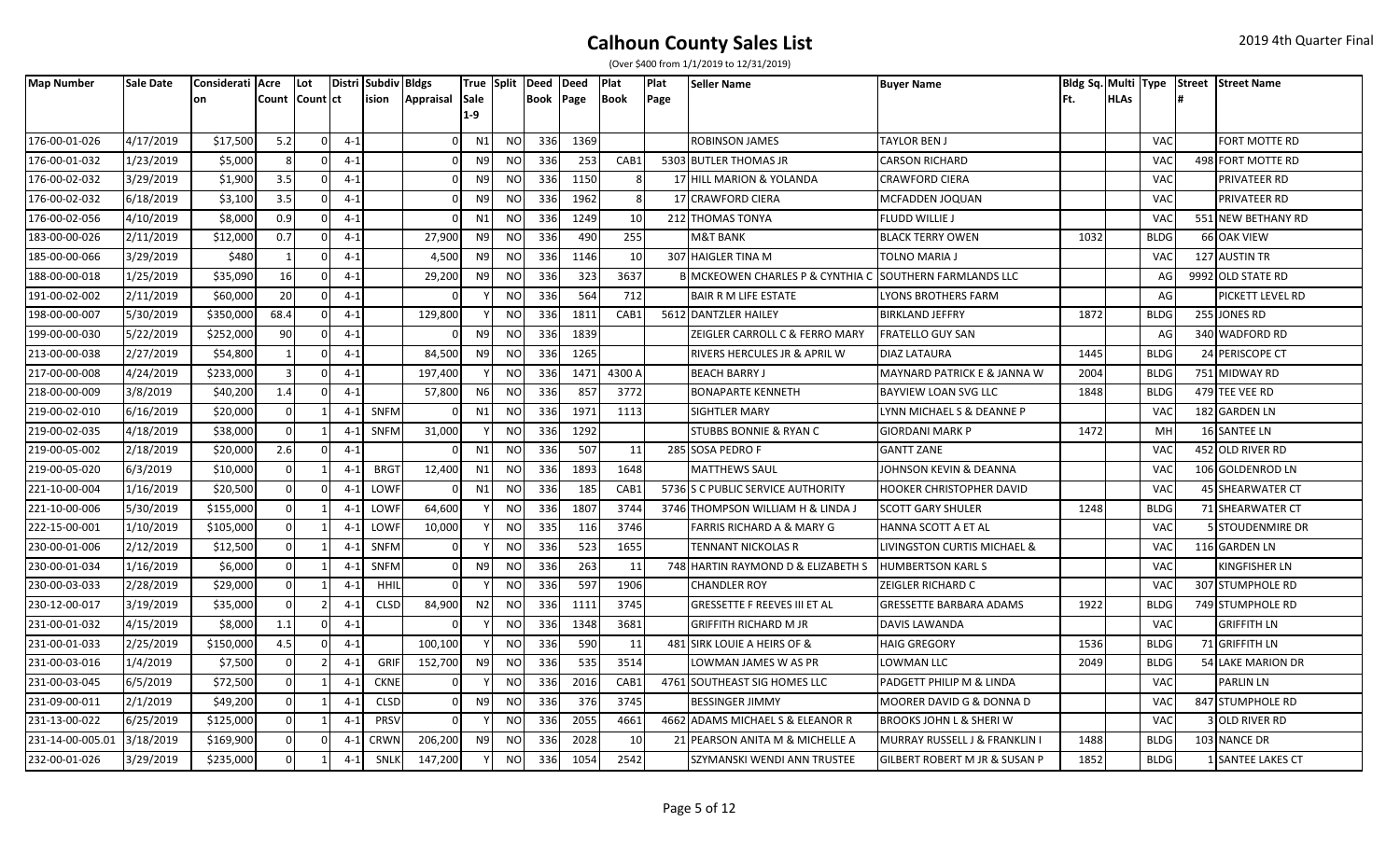| (Over \$400 from 1/1/2019 to 12/31/2019) |  |  |
|------------------------------------------|--|--|
|------------------------------------------|--|--|

| <b>Map Number</b> | Sale Date  | Considerati   Acre |          | Lot                |         | Distri Subdiv Bldgs |                  |                |               | True Split Deed Deed |      | <b>Plat</b> | Plat | <b>Seller Name</b>                                       | <b>Buyer Name</b>                    |       |             |             |     | Bldg Sq. Multi Type Street Street Name |
|-------------------|------------|--------------------|----------|--------------------|---------|---------------------|------------------|----------------|---------------|----------------------|------|-------------|------|----------------------------------------------------------|--------------------------------------|-------|-------------|-------------|-----|----------------------------------------|
|                   |            | <b>on</b>          |          | Count   Count   ct |         | ision               | <b>Appraisal</b> | Sale           |               | Book Page            |      | Book        | Page |                                                          |                                      | Ft.   | <b>HLAs</b> |             |     |                                        |
|                   |            |                    |          |                    |         |                     |                  | 1-9            |               |                      |      |             |      |                                                          |                                      |       |             |             |     |                                        |
| 232-00-01-029     | 1/15/2019  | \$176,800          |          |                    | $4 - 1$ | SNLK                | 146,700          |                | NO            | 336                  | 318  | 2542        |      | NANCE JOHN L                                             | <b>HUNT PEGGY L &amp; RUSTY J</b>    | 1971  |             | <b>BLDG</b> |     | 1691 OLD RIVER RD                      |
| 232-00-02-024     | 1/4/2019   | \$33,500           |          |                    | $4 - 1$ | POPL                |                  |                | <b>NO</b>     | 336                  |      | 3830        |      | 3831 KASZUBA MICHAEL R & PATTY E                         | RICHBURG PERCY MARTIN                |       |             | <b>VAC</b>  |     | POPLAR CREEK DR                        |
| 232-00-02-051     | 6/18/2019  | \$415,000          |          |                    | $4 - 1$ | PRS2                | 329,300          |                | NO.           | 336                  | 1938 | CAB1        |      | 4886 ANDERSON DOROTHY J                                  | VOELKER ELAINE S & MICHAEL G         | 3240  |             | <b>BLDG</b> |     | 103 RED CYPRESS LANDING                |
| 232-00-02-053     | 5/22/2019  | \$22,500           | $\Omega$ |                    | $4 - 1$ | PRS2                |                  | N1             | NO            | 336                  | 1725 | CAB1        |      | 4886 ZAPO LLC                                            | <b>COURTYARD GROUP LLC</b>           |       |             | <b>VAC</b>  |     | 117 RED CYPRESS LANDING                |
| 233-01-00-012     | 2/1/2019   | \$150,000          | $\cap$   |                    | $4 - 1$ | <b>PRSV</b>         | 300              |                | <b>NO</b>     | 336                  | 570  | 4661        |      | 4662 HELMS TIM R                                         | LAKESIDE DEVELOPMENT LLC             |       |             | <b>VAC</b>  |     | 75 HICKORY LANDING CT                  |
| 001-00-00-016     | 8/30/2019  | \$500              |          |                    | $3 - 1$ |                     | 232,200          | N <sub>9</sub> | <b>NO</b>     | 337                  | 745  | 3815        |      | RICHARD CHRISTOPHER K & TRACI                            | <b>REGSOL PROPERTIES LLC</b>         | 12240 | <b>YES</b>  | COM         |     | 40 PASCON CT                           |
| 002-00-00-002     | 10/14/2019 | \$115,000          |          |                    | $3 - 1$ |                     | 129,200          | N <sub>6</sub> | <b>NO</b>     | 337                  | 1083 | 10          |      | 16 AJ HOLDING LLC                                        | LOWCOUNTRY PRIVATE LENDING LL        | 14410 | <b>YES</b>  | COM         |     | 44 ACCESS RD                           |
| 003-00-00-012     | 8/16/2019  | \$75,000           |          |                    | $3 - 1$ | CHIL                |                  | N1             | NO.           | 337                  | 335  | 12          |      | 225 CROSS JAMES T & FAITH E                              | WALL ERNEST M & RHONDA K             | 1296  |             | MH          |     | 153 CALHOUN HILLS RD                   |
| 003-00-00-017     | 9/11/2019  | \$37,000           | $\Omega$ |                    | $3 - 1$ | CHIL                |                  |                | <b>NO</b>     | 337                  | 655  | 3676        |      | FOGLE LEON D & LYNNEL G                                  | <b>BRESLIN CLARENCE</b>              | 1680  |             | MH          |     | 144 CALHOUN HILLS RD                   |
| 003-00-00-035     | 7/24/2019  | \$12,500           | $\Omega$ |                    | $3-1$   | CHIL                |                  | N9             | NO            | 336                  | 2436 | 3676        |      | <b>BUNDRICK DAVID R</b>                                  | <b>GREENE YULANDOW</b>               | 1568  |             | MH          |     | 108 HADDEN CT                          |
| 005-00-00-045     | 10/29/2019 | \$2,000            | $\cap$   |                    | $3 - 1$ |                     |                  | N1             | <b>YES</b>    | 337                  | 1216 | CAB1        |      | 5819 MIZE JANINE R                                       | ARGUELLO ATAULFO MENDEZ &            |       |             | <b>VAC</b>  |     | PINE PLAIN RD                          |
| 007-00-01-029     | 9/13/2019  | \$65,000           | 7.9      |                    |         | 3-1 POWD            |                  |                | <b>NO</b>     | 337                  | 643  | 10          |      | 649 RAGAN MARTY                                          | CAMMER BOBBY E & BOOTH SYDNEY        |       |             | <b>VAC</b>  |     | 655 SARDIS CHURCH RD                   |
| 007-00-02-010     | 9/30/2019  | \$10,000           | $\cap$   |                    | $3 - 1$ | <b>CLMT</b>         |                  |                | NO.           | 337                  | 774  | 3531        |      | AARON THOMAS H                                           | MOORE CARLTON JR                     | 858   |             | MH          |     | 372 CALMONT DR                         |
| 014-00-01-011     | 7/26/2019  | \$6,000            |          |                    | $4 - 1$ | <b>JRIL</b>         |                  |                | NO            | 336                  | 2469 | CAB1        |      | 4922 WILLIAMS DONNIE                                     | DAY DAVID BRYAN                      |       |             | <b>VAC</b>  |     | 200 SEAWRIGHT CIR                      |
| 014-00-02-064     | 12/19/2019 | \$13,000           | 0.9      |                    | $4 - 1$ |                     |                  | N <sub>9</sub> | YES           | 337                  | 1793 | 10          |      | 296 HATCH DOROTHY L                                      | PACHECO TIMOTHY K &                  | 1960  | YES         | MH          |     | 24 WILLOW TR                           |
| 014-00-02-068     | 12/19/2019 | \$13,000           | 1.4      |                    | $4 - 1$ |                     |                  | N <sub>9</sub> | <b>NO</b>     | 337                  | 1793 | 10          |      | 549 HATCH DOROTHY & THEODUE BRIGGN PACHECO TIMOTHY J &   |                                      |       |             | <b>VAC</b>  |     | <b>WILLOW TR</b>                       |
| 014-00-02-097     | 11/26/2019 | \$109,000          | 1.5      |                    | 4-1     |                     | 56,100           |                | <b>NO</b>     | 337                  | 1464 | 12          |      | 26 LAUSMAN JAMIE S                                       | CARTER WILLIAM S,. & SHERRIE A       | 1576  |             | <b>BLDG</b> |     | 258 JUMPER STATION RD                  |
| 015-00-00-062     | 9/30/2019  | \$24,000           | 2.6      |                    | $4 - 1$ |                     | 34,700           | N1             | NO            | 337                  | 1141 | CAB1        |      | 5452 GARNER ANDREW B & STACEY M                          | <b>SAULS NORRIS STEPHEN &amp;</b>    |       |             | <b>VAC</b>  |     | 172 MCELWAIN RD                        |
| 015-00-00-064     | 10/16/2019 | \$30,000           | 15       |                    | $4 - 1$ |                     |                  | N1             | YES           | 337                  | 988  | CAB1        |      | 5807 AMAKER GLORIA H TRUSTEE                             | <b>FREDERICK KENNETH J &amp;</b>     |       |             | AG          |     | 656 HORSES NECK RD                     |
| 018-00-00-001     | 8/12/2019  | \$245,000          | 24.2     |                    | $3 - 1$ |                     | 58,100           |                | NO.           | 337                  | 216  | 10          |      | 807 DROSCHA JULIE & LUTZ CAROL A                         | <b>CHEUNG KEVIN</b>                  | 779   |             | <b>BLDG</b> | 674 | <b>HYMAN RD</b>                        |
| 020-00-00-055     | 8/20/2019  | \$12,000           | $\cap$   |                    | $3 - 1$ | <b>SDCR</b>         | 31,000           |                | <b>NO</b>     | 337                  | 339  | 3845        |      | 3848 SANDY CREEK ASSOCIATES                              | FRUTRELL STEWART & GWENDOLYN         | 2432  |             | MН          |     | 1212 VALLEY RIDGE RD                   |
| 020-00-00-062     | 7/30/2019  | \$95,000           | $\Omega$ |                    | $3 - 1$ | <b>SDCR</b>         |                  |                | <b>NO</b>     | 336                  | 2479 | 3845        |      | 3848 SCOTT JEFFERY T & RITA S JTWRO                      | <b>DEWEY GREGORY EDWARD &amp;</b>    | 1512  |             | MН          |     | 1150 VALLEY RIDGE RD                   |
| 022-00-00-027     | 9/4/2019   | \$94,000           |          |                    | $3 - 1$ |                     |                  | N1             | <sub>NO</sub> | 337                  | 519  | 4915        |      | <b>PRODUCTION PROP LLC</b>                               | <b>EDENS JASON MANNING</b>           |       |             | <b>VAC</b>  |     | INDUSTRIAL DR                          |
| 023-00-01-025     | 7/17/2019  | \$215,000          | 2.8      |                    | $3 - 1$ |                     | 148,500          |                | <b>NO</b>     | 336                  | 2472 | 10          |      | 57 BAXLEY JANA S                                         | SINGLETON GARY W                     | 2398  |             | <b>BLDG</b> |     | 810 OLD STATE RD                       |
| 028-00-00-029     | 7/12/2019  | \$15,000           |          |                    | $3-1$   |                     |                  | N7             | NO            | 336                  | 2296 | CAB1        |      | 5362 WATTS JOSHUA                                        | JULIAN KENNETH BROCK                 |       |             | AG          |     | <b>GEIGER FIELD TR</b>                 |
| 029-00-00-052     | 8/20/2019  | \$10,000           |          |                    | $3 - 1$ | <b>PNCN</b>         |                  | N9             | NO            | 337                  | 323  | 3568        |      | <b>B</b> WHITAKER JACKIE E & WILL FRANK                  | KOHN THOMAS E                        |       |             | <b>VAC</b>  |     | 392 PINE NEEDLE CR                     |
| 029-00-00-071     | 10/24/2019 | \$254,490          | $\Omega$ |                    | $3-1$   | <b>TLPN</b>         |                  |                | NO.           | 337                  | 1096 | CAB1        |      | 5683 HURRICANE CONSTRUCTION INC                          | REED ANTHONY AND MELINDA             | 3019  |             | <b>BLDG</b> |     | 104 TALL PINES RD                      |
| 029-00-00-075     | 11/14/2019 | \$190,000          | $\Omega$ |                    | $3 - 1$ | <b>TLPN</b>         |                  | N1             | NO            | 337                  | 1507 | CAB1        |      | 5683 HURRICANE CONSTRUCTION INC                          | <b>BAXTER VIVIAN B</b>               | 1488  |             | <b>BLDG</b> |     | 112 TALL PINES RD                      |
| 029-00-00-077     | 7/10/2019  | \$177,990          | $\Omega$ |                    | $3 - 1$ | <b>TLPN</b>         |                  | N1             | NO            | 336                  | 2129 | CAB1        |      | 5667 HURRICANE CONSTRUCTION INC                          | <b>BARTLEY BEATRICE</b>              | 1488  |             | <b>BLDG</b> |     | 116 TALL PINES RD                      |
| 029-00-00-098     | 7/10/2019  | \$240,490          | $\Omega$ |                    | $3 - 1$ | <b>TLPN</b>         |                  | N1             | NO.           | 336                  | 2133 | CAB1        |      | 5667 HURRICANE CONSTRUCTION INC                          | <b>GILFORD SHERRY C &amp; GREENE</b> | 2850  |             | <b>BLDG</b> |     | 107 TALL PINES RD                      |
| 030-00-02-060     | 11/22/2019 | \$200,000          | $\Omega$ |                    | $3 - 1$ | CRPL                | 141,400          |                | NO.           | 337                  | 1494 | CAB1        |      | 5366 REECE MICHAEL                                       | BEARD WILLIAM JORDAN &               | 1604  |             | <b>BLDG</b> |     | 126 EDEN BROOK CT                      |
| 030-00-02-070     | 11/6/2019  | \$167,000          |          |                    | $3 - 1$ | CRPL                | 136,700          | Υ1             | NO.           | 337                  | 1503 | CAB1        |      | 5366 FREEDOM MORTGAGE CORPORATION WEATHERFORD LARRY DALE |                                      | 1621  |             | <b>BLDG</b> |     | 171 EDEN BROOK CT                      |
| 030-00-02-070     | 7/11/2019  | \$108,800          | $\Omega$ |                    | $3 - 1$ | CRPL                | 136,700          | <b>N6</b>      | <b>NO</b>     | 336                  | 2290 | CAB1        |      | 5366 MCINTYRE ANNIE                                      | FREEDOM MORTGAGE CORPORATIO          | 1621  |             | <b>BLDG</b> |     | 171 EDEN BROOK CT                      |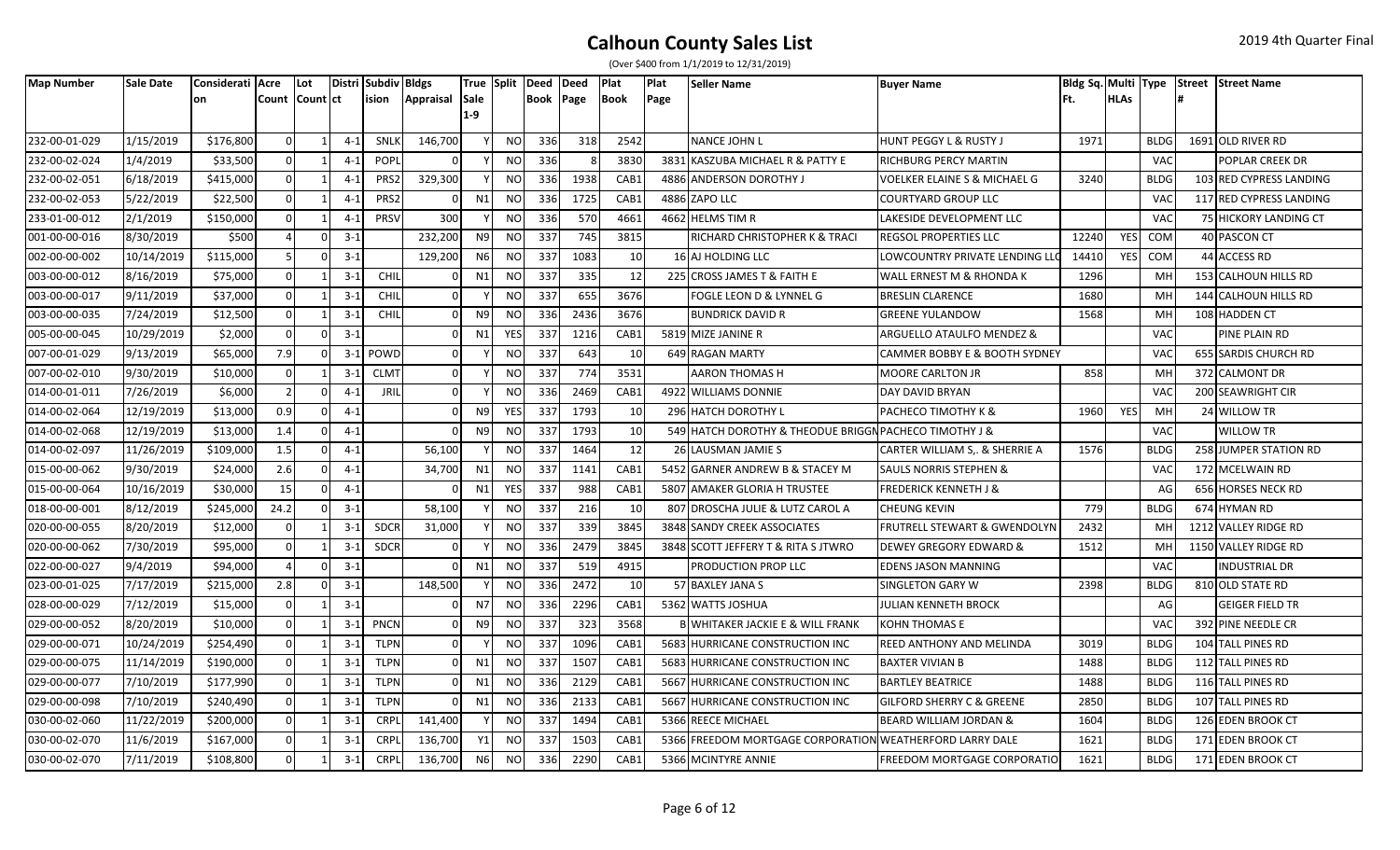| <b>Map Number</b> | <b>Sale Date</b> | Considerati   Acre |                | Lot          |         | Distri Subdiv Bldgs |           |                | True Split Deed |           | Deed | Plat       | Plat | <b>Seller Name</b>                       | <b>Buyer Name</b>                        |        |             |             | Bldg Sq. Multi Type Street Street Name |
|-------------------|------------------|--------------------|----------------|--------------|---------|---------------------|-----------|----------------|-----------------|-----------|------|------------|------|------------------------------------------|------------------------------------------|--------|-------------|-------------|----------------------------------------|
|                   |                  | lon                | Count Count ct |              |         | lision              | Appraisal | Sale           |                 | Book Page |      | Book       | Page |                                          |                                          |        | <b>HLAs</b> |             |                                        |
|                   |                  |                    |                |              |         |                     |           | $1-9$          |                 |           |      |            |      |                                          |                                          |        |             |             |                                        |
| 032-00-03-014     | 8/15/2019        | \$16,000           | 0              |              | $3 - 1$ | <b>BCKE</b>         |           |                | NO              | 337       | 310  | 3408       |      | <b>B HOEFER WILLIAM A &amp; TERESA A</b> | MCSWEEN RICHARD N & TONI L               |        |             | <b>VAC</b>  | 259 BUCKHEAD LN                        |
| 032-00-03-033     | 11/26/2019       | \$254,750          | 51             |              | $3-1$   |                     | $\Omega$  |                | <b>NO</b>       | 337       | 1490 | 5012       |      | SWAILS DOROTHY N                         | CALHOUN COUNTY PUBLIC SCHOOL             |        |             | AG          | 9197 COLUMBIA RD                       |
| 032-00-03-041     | 12/9/2019        | \$160,000          | 1              |              | $3 - 1$ |                     | 129,100   |                | <b>NO</b>       | 337       | 1646 | 962        |      | CLARK CURTIS G & MARK S                  | BOLTON MIRINDA ALEXANDER                 | 2460   |             | <b>BLDG</b> | 142 HIDDEN VIEW LN                     |
| 032-00-03-081     | 12/11/2019       | \$163,000          | 24.4           |              | $3-1$   |                     |           |                | <b>NO</b>       | 337       | 1630 | CAB1       |      | 5739 HENRY ROGER L JR                    | PARKER GREGORY DEAN                      |        |             | AG          | 144 CREEKS EDGE LN                     |
| 035-00-00-010     | 7/22/2019        | \$76,850           | 27.6           |              | $4 - 1$ |                     |           |                | N <sub>O</sub>  | 336       | 2370 | CAB:       |      | 5785 LEWIS JACOB P                       | LEWIS JACOB P                            |        |             | AG          | <b>GLOVERS CHAPEL WAY</b>              |
| 036-00-00-022     | 7/22/2019        | \$324,000          | 134.1          | $\Omega$     | $4 - 1$ |                     |           |                | <b>YES</b>      | 337       | 140  | CAB:       |      | 5785 SMITH SIDNEY L                      | WILLIAMS HARVEY III &                    |        |             | AG          | <b>GLOVERS CHAPEL WAY</b>              |
| 036-00-00-023     | 8/16/2019        | \$144,492          | 58.7           |              | $4 - 1$ |                     |           |                | YES             | 337       | 378  | CAB:       |      | 5785 SMITH SIDNEY L                      | SHARPE JAMES D & NANCY W                 |        |             | VAC         | <b>GLOVERS CHAPEL WAY</b>              |
| 040-00-00-013     | 7/31/2019        | \$150,000          | 2.1            |              | $4 - 1$ |                     | 192,000   | N1             | <b>NO</b>       | 337       | 237  | CAB:       |      | 5764 HARRISON DENISE C HEIRS OF          | <b>WILLIAMS MELANIE L</b>                | 2556   |             | <b>BLDG</b> | 1299 AZ RD                             |
| 044-00-00-050     | 10/28/2019       | \$3,500            | $\overline{0}$ |              | $4 - 1$ | OAKH                |           | N9             | <b>NO</b>       | 337       | 1913 | 3576       |      | <b>STEVENS FRANK</b>                     | EVANS THOMAS A & REBECCA L               |        |             | <b>VAC</b>  | 147 JENNIFER LN                        |
| 047-00-01-044     | 9/30/2019        | \$65,000           | 10.2           | $\Omega$     | $4 - 1$ |                     | 9,000     |                | YES             | 337       | 806  | CAB1       |      | 5589 FERSNER EDGAR LEE JR                | SIGHTLER JERAMY                          | 1840   | YES         | <b>BLDG</b> | 114 RUCKER WOODS LN                    |
| 047-00-02-046     | 7/12/2019        | \$855,000          | 8.2            | $\Omega$     | $4 - 1$ |                     | 379,800   |                | <b>NO</b>       | 336       | 2208 | 4841       |      | CRIDER FORREST E                         | FRYE GEORGE R & KRISTI M                 | 102200 |             | AG          | 181 CENTER HILL RD                     |
| 047-00-02-047     | 7/12/2019        | \$20,000           | 17.9           | $\Omega$     | $4 - 1$ |                     |           | N9             | YES             | 336       | 2205 | CAB:       |      | 5784 CRIDER GEORGE E                     | FRYE GEORGE R & KRISTI M                 |        |             | AG          | <b>CENTER HILL RD</b>                  |
| 049-00-01-004     | 11/14/2019       | \$20,000           | 25             | $\Omega$     | $4 - 1$ |                     |           | N2             | NO              | 337       | 1343 | $10 - 222$ |      | 2327 BRAZELL BOYD N JR                   | BRAZELL BOYD N JR & VALERIE T            |        |             | AG          | <b>COLUMBIA RD</b>                     |
| 049-00-01-010     | 10/4/2019        | \$147,000          | 70             |              | $4 - 1$ |                     |           | N1             | NO              | 337       | 843  | CAB1       |      | 4538 CULCLASURE FARM TRACT LLC           | <b>SRF RANCH LLC</b>                     |        |             | AG          | <b>HORSEFEATHERS LN</b>                |
| 049-00-02-008     | 9/26/2019        | \$10,000           | $\Omega$       |              | $4 - 1$ | <b>SEED</b>         |           |                | NO.             | 337       | 758  | 3965       |      | MITCHELL ALVIN P                         | JAMES SHANEKA K                          | 1064   |             | MH          | 114 SEEDLING FARM TR                   |
| 052-00-02-007     | 9/10/2019        | \$60,000           | 1              |              | $3 - 1$ |                     | 115,700   | N <sub>6</sub> | NO              | 337       | 658  | 735        |      | <b>INABINET MARY G HIERS OF</b>          | FEDERAL NATL MTG ASSOC                   | 1758   | <b>YES</b>  | <b>BLDG</b> | 161 MOUNT MORIAH RD                    |
| 053-00-01-016     | 8/14/2019        | \$186,192          | 97             |              | $3 - 1$ |                     |           | N9             | <b>NO</b>       | 337       | 294  |            |      | SAYLOR LAKE FARMS LLC                    | <b>NORTON JAMES SR</b>                   |        |             | AG          | <b>OLD SWAMP RD</b>                    |
| 053-00-01-028     | 8/14/2019        | \$186,192          | 0.9            |              | $3 - 1$ |                     |           | N <sub>9</sub> | <b>NO</b>       | 337       | 294  |            |      | SAYLOR LAKE FARMS LLC                    | <b>NORTON JAMES SR</b>                   |        |             | <b>VAC</b>  | 372 OLD SWAMP RD                       |
| 053-00-01-078     | 8/28/2019        | \$150,000          | 5.3            |              | $3 - 1$ | SHAD                | 109,900   |                | <b>NO</b>       | 337       | 460  | 4011       |      | <b>B REDMOND FLETCHER &amp; CINDY L</b>  | <b>BENNETT RYAN T &amp; ASHLEY &amp;</b> | 1820   |             | <b>BLDG</b> | <b>155 SHADY CREEK LN</b>              |
| 053-00-01-103     | 9/25/2019        | \$106,950          | 23             |              | $3 - 1$ |                     |           | N1             | <b>YES</b>      | 337       | 982  | CAB1       |      | 5805 RILEY MARION RHETT ET AL            | RUCKER ANGELA M                          |        |             | AG          | TEE PAK RD                             |
| 053-00-02-050     | 8/15/2019        | \$7,300            | 1.2            |              | $3 - 1$ |                     |           |                | N <sub>O</sub>  | 337       | 229  | 10         |      | 179 BAILEY CAROL ET AL                   | FUTRELL JOSEPH & DANIELLE                | 924    |             | MH          | 222 STABLER HILL RD                    |
| 054-00-00-012     | 7/17/2019        | \$67,000           | 12.3           |              | $3 - 1$ |                     |           | N9             | YES             | 336       | 2339 | P12        |      | 286 SAYLOR LAKE FARMS LLC                | CROFT KYLE NOLAN & ALISON                |        |             | <b>VAC</b>  | <b>OLD SWAMP RD</b>                    |
| 058-00-00-035     | 11/18/2019       | \$276,000          | 9.5            |              | $3 - 1$ |                     | 244,300   |                | <b>NO</b>       | 337       | 1346 | CAB1       |      | 5279 MOLINEK DAVID M & ADRIENA R         | WADKINS MICHAEL J, JR                    | 2197   |             | <b>BLDG</b> | 132 PATIENCE LN                        |
| 059-00-01-050     | 9/6/2019         | \$15,000           | 1.3            | $\Omega$     | $3 - 1$ |                     | 27,500    | N <sub>6</sub> | NO              | 337       | 549  | 11         |      | 500 REXROTH GEOFFREY N                   | FEDERAL NATIONAL MTG ASSOC               | 912    |             | <b>BLDG</b> | 337 REBECCA CR                         |
| 059-00-03-019     | 8/13/2019        | \$64,000           | $\overline{0}$ |              | $3 - 1$ | <b>DICK</b>         |           |                | <b>NO</b>       | 337       | 673  | 2354       |      | ALEX'S PROPERTY LLCI                     | <b>RUCKER BRANDON AUSTIN &amp;</b>       |        |             | <b>VAC</b>  | <b>BANKS LN</b>                        |
| 059-00-03-020     | 8/13/2019        | \$64,000           | $\overline{0}$ |              | $3-1$   | <b>DICK</b>         |           | Y9l            | NO.             | 337       | 673  | 2354       |      | ALEX'S PROPERTY LLCI                     | RUCKER BRANDON AUSTIN &                  |        |             | <b>VAC</b>  | <b>BANKS LN</b>                        |
| 061-00-00-035     | 10/10/2019       | \$116,500          | 1.8            |              | $3 - 1$ |                     | 74,500    | N6             | NO.             | 337       | 925  | 3578       |      | HUIETT CAROLYN F                         | <b>BRIDGES JON G &amp; ELIZABETH</b>     | 1553   |             | <b>BLDG</b> | 2853 OLD STATE RD                      |
| 063-00-00-026     | 11/15/2019       | \$200,000          | 99.4           |              | $4 - 1$ |                     |           | N2             | NO              | 337       | 1334 | 2877       |      | CULCLASURE JAMES W SR                    | <b>CULCLASURE TALLEY F JR ESTATE</b>     |        |             | AG          | <b>CRIDER POND RD</b>                  |
| 064-00-02-037     | 8/8/2019         | \$800,000          | 8              |              | $4 - 1$ |                     |           |                | <b>NO</b>       | 337       | 224  | 11         |      | 482 SANDSTON HOLDINGS LLC                | 917 CHARLES ST LLC                       |        |             | <b>VAC</b>  | 165 SWEET BAY RD                       |
| 066-00-01-043     | 11/18/2019       | \$10,500           | $\Omega$       |              | $4 - 1$ |                     |           | N1             | YES             | 337       | 1364 | CAB:       |      | 5676 HOFFMAN BOBBY L                     | <b>CHARLEY LATESHAS</b>                  |        |             | <b>VAC</b>  | PRINCETREE RD                          |
| 066-00-02-061     | 9/9/2019         | \$7,500            | 1.4            |              | $4 - 1$ |                     |           |                | <b>NO</b>       | 337       | 588  |            |      | BARANICH KAREN                           | REED HOLDINGS LLC                        |        |             | <b>VAC</b>  | 6985 COLUMBIA RD                       |
| 067-00-00-007     | 12/12/2019       | \$15,000           | $\mathbf{1}$   | <sup>0</sup> | $4 - 1$ |                     | 33,700    | N9             | <b>NO</b>       | 337       | 1633 | 671        |      | HOLMES HAYWOOD L & ROSE E                | RANGEL ROCIO M                           | 1138   |             | <b>BLDG</b> | 35 HOLMES RD                           |
| 067-00-00-008     | 8/24/2019        | \$2,500            | 0.5            |              | $4 - 1$ |                     |           |                | NO              | 337       | 456  | 375        |      | DUCKSON JEANETTE                         | RANGEL ROCIO M                           |        |             | VAC         | <b>HOLMES RD</b>                       |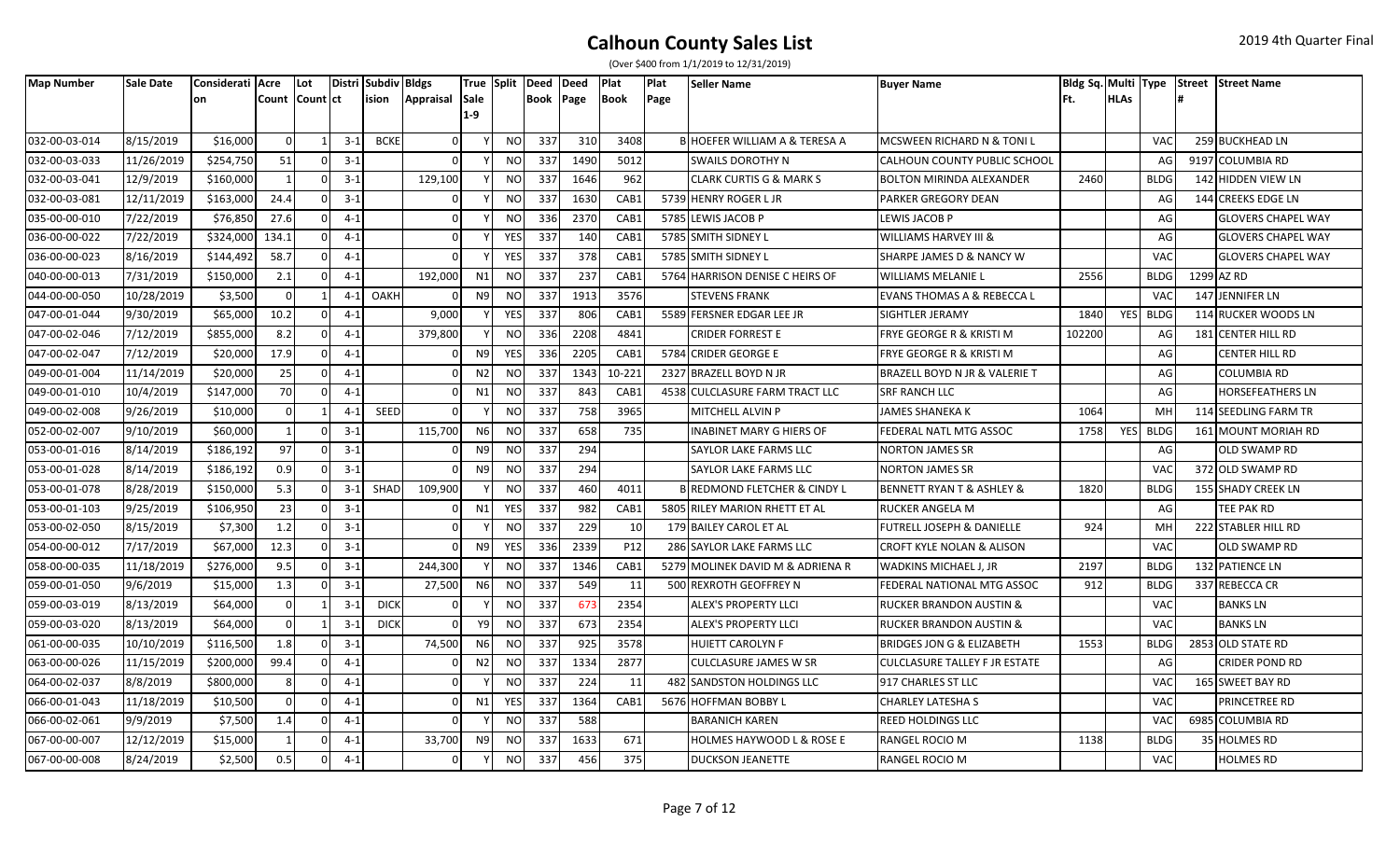| <b>Map Number</b> | <b>Sale Date</b> | Considerati   Acre |                         | Lot          |         | Distri Subdiv Bldgs |           |                |            | True Split Deed Deed |      | Plat  | Plat        | <b>Seller Name</b>                | <b>Buyer Name</b>                    |      |             |             | Bldg Sq. Multi Type Street Street Name |
|-------------------|------------------|--------------------|-------------------------|--------------|---------|---------------------|-----------|----------------|------------|----------------------|------|-------|-------------|-----------------------------------|--------------------------------------|------|-------------|-------------|----------------------------------------|
|                   |                  | on                 | Count Count ct          |              |         | lision              | Appraisal | Sale           |            | <b>Book Page</b>     |      | Book  | <b>Page</b> |                                   |                                      | Ft.  | <b>HLAs</b> |             |                                        |
|                   |                  |                    |                         |              |         |                     |           | $1-9$          |            |                      |      |       |             |                                   |                                      |      |             |             |                                        |
| 067-00-00-055     | 8/23/2019        | \$12,500           | 0.5                     | <sup>0</sup> | $4 - 1$ |                     | 26,800    | N <sub>9</sub> | NO.        | 337                  | 452  | 2766  |             | <b>SCOTT SANDRA H</b>             | RANGEL ROCIO M                       | 896  |             | <b>BLDG</b> | 43 HOLMES RD                           |
| 069-00-02-073     | 11/13/2019       | \$153,500          | $\mathbf{1}$            |              | $4 - 1$ |                     | 98,500    | N1             | <b>YES</b> | 337                  | 1407 | CAB1  |             | 5108 STEFF FREDRICK HEIRS         | JOHNS HARRY R & HELENE M             | 2275 |             | <b>BLDG</b> | 106 LAKEWAY DR                         |
| 069-00-03-008     | 10/25/2019       | \$9,000            | $\Omega$                |              | $4 - 1$ | GOLD                |           |                | <b>NO</b>  | 337                  | 1147 | 3077  |             | BRUNSON ROGER JR                  | <b>COSTIN CHARLES</b>                |      |             | <b>VAC</b>  | SWEETWATER                             |
| 070-00-02-013     | 7/29/2019        | \$165,000          | $\Omega$                |              | $4 - 1$ | <b>GDPL</b>         |           |                | <b>NO</b>  | 336                  | 2475 | 38    |             | S&S CONSTRUCTION CO LLC           | <b>HARRIS ERION D</b>                | 1434 |             | <b>BLDG</b> | 52 PINEVIEW LN                         |
| 073-00-02-005     | 12/20/2019       | \$40,000           | 16.6                    |              | $4 - 1$ |                     |           | N <sub>9</sub> | NO.        | 337                  | 1942 | CAB1  |             | 5829 WARREN ROBBIE S              | CRISP DARYL J                        |      |             | AG          | COLUMBIA RD                            |
| 073-00-02-024     | 8/15/2019        | \$170,654          | 24.7                    |              | $4 - 1$ |                     | 19,200    |                | <b>NO</b>  | 337                  | 288  | CAB1  |             | 5789 STRICKLAND CHARLES FRANKLIN  | <b>SHAW ROGER &amp; MOLLY JTWROS</b> |      |             | AG          | 1180 BURKE RD                          |
| 073-00-02-047     | 10/22/2019       | \$115,000          | $\overline{0}$          |              | $4 - 1$ | <b>DRRD</b>         | 111,600   |                | <b>NO</b>  | 337                  | 1307 | CAB1  |             | 5212 USDA RHS                     | JONES YOLANDA                        |      |             | VAC         | 58 DEER RIDGE                          |
| 074-00-03-028     | 9/30/2019        | \$10,000           | 1.2                     |              | $4 - 1$ |                     | 71,600    |                | <b>NO</b>  | 337                  | 809  | 2978  |             | ROBINSON DYAN                     | CAPIZZI JOHN JR & JOHN III           | 1296 |             | <b>BLDG</b> | 119 JESSAMINE RD                       |
| 074-00-03-061     | 8/16/2019        | \$9,750            | $\overline{0}$          |              |         | 4-1 SWOO            |           | N <sub>9</sub> | NO         | 337                  | 299  | 3837  |             | CHARLEE INC                       | AUTON JOSHUA T & LIVINGSTON          |      |             | VAC         | 206 RAYMOND CT                         |
| 076-00-00-016     | 11/22/2019       | \$3,900            | 0.6                     |              | $4 - 1$ |                     |           |                | NO         | 337                  | 1548 |       |             | ZEIGLER CLARIE MAE                | HAWKINS- JONES MARLENA               |      |             | <b>VAC</b>  | 157 BRIDALWREATH DR                    |
| 076-00-00-022     | 11/7/2019        | \$260,000          | $\Omega$                |              | $4 - 1$ | <b>HONY</b>         | 174,500   |                | <b>NO</b>  | 337                  | 1312 | 4432  |             | ROBINSON AMANDA A                 | SANDERS ALEXANDRA & JAMES            | 2183 |             | <b>BLDG</b> | 105 HONEYBEE CT                        |
| 077-00-04-023     | 11/4/2019        | \$5,000            | $\overline{0}$          |              | $4 - 1$ | SUNY                |           | N <sub>9</sub> | <b>NO</b>  | 337                  | 2186 | 3478  |             | <b>WAYLAND BRADLEY</b>            | <b>SNEAD TERRY DON</b>               | 1212 |             | MH          | 75 SUGAR MAPLE RD                      |
| 077-00-04-042     | 10/14/2019       | \$6,000            | $\Omega$                |              | $4 - 1$ | SUNY                |           |                | NO.        | 337                  | 1042 |       |             | <b>SUNNY PLAINS ASSOC</b>         | <b>BROWN ALETHEA</b>                 |      |             | VAC         | <b>CACTUS LN</b>                       |
| 077-00-04-056     | 12/13/2019       | \$89,000           | $\Omega$                |              | $4 - 1$ | <b>SUNY</b>         | 56,200    |                | <b>NO</b>  | 337                  | 1695 | 3747  |             | NIGHTENGALE RICK                  | ALEXANDER IYANNA K                   |      |             | VAC         | 119 CACTUS LN                          |
| 077-00-04-090     | 10/9/2019        | \$8,500            | $\Omega$                |              | $4 - 1$ | <b>SUNY</b>         |           |                | <b>NO</b>  | 337                  | 949  | 3479  |             | JOHN & ANN OFARRELL LLC           | <b>MARROW ERICJ &amp; GLORIA</b>     |      |             | VAC         | 108 DAYLILY LN                         |
| 077-00-04-114     | 9/11/2019        | \$37,000           | 0                       |              | $4 - 1$ | SUNY                | 69,500    | N <sub>9</sub> | <b>NO</b>  | 337                  | 607  | 3747  |             | CADDELL TERRY & BONNIE            | CLARK JOHN P JR & JENNIFER L         |      |             | <b>VAC</b>  | 203 CACTUS LN                          |
| 078-00-02-046     | 8/30/2019        | \$30,000           |                         |              | $4 - 1$ |                     | 30,300    | N1             | <b>NO</b>  | 337                  | 816  |       |             | HAMMOND RUBY P                    | WILLIAMS TERRY & JENNIFER            | 1290 |             | <b>BLDG</b> | 4158 OLD STATE RD                      |
| 078-00-02-063     | 10/18/2019       | \$190,000          | 0.9                     |              | $4 - 1$ |                     | 108,600   |                | <b>NO</b>  | 337                  | 1049 | CAB1  |             | 4664 HODGES GEORGE F JR           | WILLIAMS CHRISTIE & JEFFREY          | 2220 |             | <b>BLDG</b> | 75 SUNNY VIEW RD                       |
| 079-00-01-020     | 10/30/2019       | \$272,000          | 7.7                     | <sup>0</sup> | $4 - 1$ |                     | 161,800   |                | <b>NO</b>  | 337                  | 1223 | CAB1  |             | 5444 FRANKLIN LINDA M TRUSTEE     | GANTT JEREMY L & REBEKAH D           | 2383 |             | <b>BLDG</b> | 126 REBEL CT                           |
| 081-00-00-027     | 7/24/2019        | \$18,000           | $\overline{\mathbf{3}}$ |              | $4 - 1$ |                     |           | N1             | <b>YES</b> | 337                  | 678  | CAB1  |             | 5801 HUFFMAN MEREDITH A           | <b>OSWALD JAMES L</b>                |      |             | <b>VAC</b>  | <b>GREAT CIRCLE DR</b>                 |
| 087-00-00-034     | 12/20/2019       | \$9,000            | $\Omega$                |              | $4 - 1$ |                     | 4,200     |                | <b>NO</b>  | 337                  | 1878 |       |             | <b>BOZARD HARRY</b>               | <b>CHAVIS SAMSON &amp;</b>           | 240  |             | <b>BLDG</b> | <b>GREAT CIRCLE DR</b>                 |
| 088-00-00-032     | 10/21/2019       | \$269,000          | 5.1                     | <sup>0</sup> | $4 - 1$ |                     | 178,000   |                | <b>NO</b>  | 337                  | 1189 | 11    |             | 530 KASTER MAX JAMES & LINDA RUTH | FURMAN DEBRA MICHELLE MCMAN          | 1912 |             | <b>BLDG</b> | 674 GREAT CIRCLE DR                    |
| 095-00-00-050     | 10/7/2019        | \$49,650           | 0.7                     |              | $4 - 1$ |                     | 94,800    | N1             | <b>NO</b>  | 337                  | 928  | 11    |             | 940 SEC OF HOUSING AND URBAN DEV  | PARAGON DEVELOPMENT OF SC LLC        | 1536 |             | <b>BLDG</b> | 151 GUINYARD RD                        |
| 101-00-00-035     | 8/27/2019        | \$518,000          | 30 <sup>1</sup>         |              | $4 - 1$ |                     | 337,700   |                | NO         | 337                  | 406  | 11    |             | 831 MOORE MICHAEL C               | <b>BREWER BRIAN SCOTT</b>            | 4068 |             | <b>BLDG</b> | 5858 OLD STATE RD                      |
| 102-00-00-018     | 9/7/2019         | \$222,900          | $\overline{7}$          |              | $4 - 1$ |                     | 178,800   |                | <b>NO</b>  | 337                  | 633  | 10    |             | 923 MUSHRUSH TELLY L & NORMA L    | <b>GODWIN JOY W</b>                  | 2862 |             | <b>BLDG</b> | 36 FAIRVIEW LN                         |
| 104-00-02-039     | 10/11/2019       | \$8,200            | 0                       |              | $4 - 1$ | <b>BKHL</b>         |           | <b>N6</b>      | <b>NO</b>  | 337                  | 1200 | 4098  |             | 4099 NET PROPERTIES LLC           | TAMAYO JESUS                         | 1440 |             | MН          | 191 HUNTERS TRACE                      |
| 104-00-04-069     | 11/8/2019        | \$10,000           | $\Omega$                |              | $4 - 1$ | LOWD                |           | N <sub>9</sub> | <b>NO</b>  | 337                  | 1403 | 3733B |             | FELDER IDELLA                     | CMH HOMES INC                        |      |             | VAC         | 20 OGLESBY DR                          |
| 105-00-00-002     | 7/11/2019        | \$320,880          | 39.9                    |              | $4 - 1$ |                     |           |                | <b>NO</b>  | 336                  | 2365 | 233   |             | 43 DJS PROPERTIES LLC             | <b>DJS PROPERTIES LLC</b>            |      |             | AG          | CALHOUN RD                             |
| 106-00-02-057     | 9/20/2019        | \$400              | 2.8                     |              | $4 - 1$ |                     |           | N1             | NO.        | 337                  | 682  | CAB1  |             | 5371 HAIGLER FAYE C               | <b>BENTON JONATHAN</b>               |      |             | VAC         | 941 OLD BELLEVILLE RD                  |
| 106-00-02-063     | 7/22/2019        | \$90,300           | 21.5                    |              | $4 - 1$ |                     |           | N7             | <b>YES</b> | 336                  | 2382 | CAB1  |             | 5783 WISE ROCKY W                 | REESE MARIA ZULEIBA                  |      |             | VAC         | 826 OLD BELLEVILLE RD                  |
| 116-00-00-026     | 11/6/2019        | \$5,000            | 1                       |              | $4 - 1$ |                     | 7,800     | N <sub>2</sub> | <b>NO</b>  | 337                  | 1271 |       |             | YANCEY ANN E                      | <b>BARTON SAMUEL M III</b>           |      |             | VAC         | 985 CALHOUN RD                         |
| 117-00-01-001     | 7/11/2019        | \$320,880          | 152.8                   |              | $4 - 1$ |                     |           |                | <b>NO</b>  | 336                  | 2365 |       |             | 130 SIMENSEN HELEN RAYSOR P ET AL | <b>DJS PROPERTIES LLC</b>            |      |             | AG          | CALHOUN RD                             |
| 118-08-05-006     | 11/15/2019       | \$7,000            | $\Omega$                |              | $4 - 1$ |                     | 4,000     |                | <b>NO</b>  | 337                  | 1357 |       |             | 13 ZEIGLER JONATHAN C             | <b>CISNEROS CAROLYNN ROYER</b>       | 1176 |             | <b>BLDG</b> | 816 BRIDGE ST                          |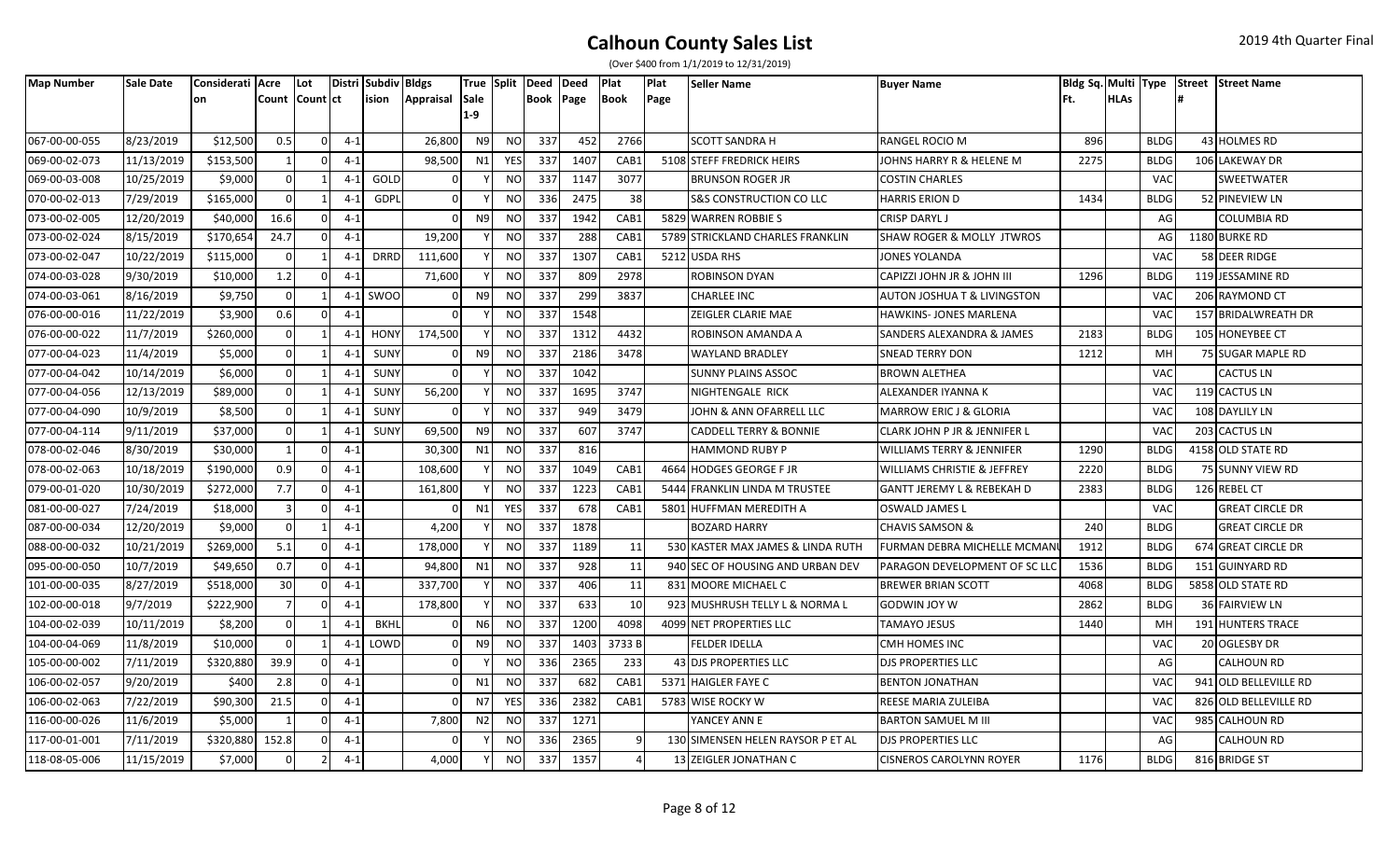| (Over \$400 from 1/1/2019 to 12/31/2019) |  |
|------------------------------------------|--|
|------------------------------------------|--|

| <b>Map Number</b> | Sale Date  | Considerati Acre |          | Lot            |         | Distri Subdiv Bldgs |                 |                |                | True Split Deed Deed |       | Plat  | <b>Plat</b> | <b>Seller Name</b>                                        | <b>Buyer Name</b>                  |       |             |             | Bldg Sq. Multi Type Street Street Name |
|-------------------|------------|------------------|----------|----------------|---------|---------------------|-----------------|----------------|----------------|----------------------|-------|-------|-------------|-----------------------------------------------------------|------------------------------------|-------|-------------|-------------|----------------------------------------|
|                   |            |                  |          | Count Count ct |         |                     | ision Appraisal | <b>Sale</b>    |                | <b>Book Page</b>     |       | Book  | Page        |                                                           |                                    |       | <b>HLAs</b> |             |                                        |
|                   |            |                  |          |                |         |                     |                 | 1-9            |                |                      |       |       |             |                                                           |                                    |       |             |             |                                        |
| 118-09-09-014     | 10/16/2019 | \$110,000        |          |                | $2 - 1$ |                     | 138,100         | N <sub>2</sub> | <b>NO</b>      | 337                  | `1043 | 10    |             | 286 GRESSETTE F REEVES III ESTATE                         | ADAMS BARBARA GRESSETTE            | 2681  |             | <b>BLDG</b> | 1203 BRIDGE ST                         |
| 118-09-09-039     | 7/2/2019   | \$5,000          |          |                | $2 - 1$ |                     | 39,600          | N <sub>9</sub> | <b>NO</b>      | 336                  | 2077  |       |             | 101 HAIGLER EVELYN B                                      | HAIGLER JAMES ET AL                | 1161  |             | <b>BLDG</b> | 1702 CALHOUN RD                        |
| 118-10-02-007     | 7/31/2019  | \$1,000          |          |                | $2 - 1$ | <b>CLAC</b>         |                 | N <sub>9</sub> | <b>NO</b>      | 337                  | 19    |       |             | 39 WHETSTONE TIMOTHY P                                    | <b>BULL PERRY JR</b>               |       |             | <b>VAC</b>  | PEARL ST                               |
| 118-10-06-012     | 7/25/2019  | \$30,000         |          |                | $2 - 1$ |                     | 40,500          | N <sub>9</sub> | <b>NO</b>      | 336                  | 2417  |       |             | <b>GILMORE HENNIE MAE</b>                                 | HUGGINGS NATHANIEL                 | 101   |             | <b>BLDG</b> | 206 FAIR ST                            |
| 118-10-09-019     | 7/3/2019   | \$198,000        | $\Omega$ |                | $2 - 1$ |                     | 146,200         |                | NO             | 336                  | 2088  | 3277  |             | MARSH GRAHAM M SR & MARLEE B                              | SPRADLEY MAMIE FREEDOM             | 3070  |             | <b>BLDG</b> | 302 CHESTNUT ST                        |
| 118-11-02-003     | 8/1/2019   | \$39,995         | 1.8      |                | $2 - 1$ |                     | 70,300          | N <sub>9</sub> | <b>NO</b>      | 337                  | 137   | 3936  |             | <b>BOLTON MELVIN R</b>                                    | STOWE THOMAS B & ASHLEY K          | 1957  |             | <b>BLDG</b> | 219 MILL ST                            |
| 118-11-02-005     | 8/8/2019   | \$87,000         | $\Omega$ |                | $2 - 1$ |                     | 87,500          |                | <b>NO</b>      | 337                  | 181   |       |             | <b>BOLTON MELVIN R &amp; KAY M</b>                        | <b>GARCIA RAMIRO ALAN SILVA</b>    | 1780  |             | <b>BLDG</b> | 215 MILL ST                            |
| 118-12-00-010     | 12/20/2019 | \$100,000        | 9.8      |                | $2 - 1$ |                     | 44,400          |                | N <sub>O</sub> | 337                  | 1731  |       |             | 221 HAMRICKS INC                                          | SOUTHERN MILLING & LUMBER INC      | 31298 |             | COM         | 1212 F R HUFF DR                       |
| 118-13-01-005     | 7/11/2019  | \$150,000        | $\Omega$ |                | $2 - 1$ |                     | 142,100         | N <sub>9</sub> | <b>NO</b>      | 336                  | 2157  | 10    |             | 962 LAKE C ROBERTS & BEVERLY Z                            | <b>EBH INVESTMENTS LLC</b>         | 2205  |             | COM         | 735 HARRY C RAYSOR DR                  |
| 118-13-03-002     | 10/24/2019 | \$132,000        | $\Omega$ |                | $2 - 1$ | VALY                | 79,400          |                | <sub>NO</sub>  | 337                  | 1144  | 11    |             | 702 BURNETTE DERYL E ESTATE OF &                          | MIDDLETON CYNTHIA F                | 1500  |             | <b>BLDG</b> | 104 BROOK DR                           |
| 118-13-03-003     | 9/20/2019  | \$158,000        | $\Omega$ |                | $2 - 1$ | VALY                | 115,600         |                | NO             | 337                  | 723   | 10    |             | 321 CRIDER JOSEPH O & SANDRA B                            | <b>BOURQUE JASON A</b>             | 1820  |             | <b>BLDG</b> | 106 BROOK DR                           |
| 118-14-04-003     | 9/23/2019  | \$369,500        | $\cap$   |                | $2 - 1$ |                     | 376,900         |                | <b>NO</b>      | 337                  | 716   | 4402B |             | MAYNARD TIMOTHY & SELENA JTWROABDELAZIZ-LAWRENCE GISELE & |                                    | 6438  |             | <b>BLDG</b> | 202 PRESTON ST                         |
| 120-00-02-007     | 8/30/2019  | \$105,000        |          |                | $4 - 1$ |                     | 57,900          |                | <b>NO</b>      | 337                  | 507   | 1649  |             | PARAGON DEVELOPMENT OF SC LLC                             | JAMES-REED SHAREN & REED LEON      | 1152  |             | <b>BLDG</b> | 6602 OLD STATE RD                      |
| 122-00-02-014     | 8/23/2019  | \$185,000        | 18       |                | $4 - 1$ |                     |                 | N <sub>9</sub> | NO             | 337                  | 436   | CAB1  |             | 5794 PASTURE LANE PONDS LLC                               | STICKLES PETER VAN & JESSICA C     |       |             | VAC         | OFF OLD STATE RD                       |
| 122-00-02-016     | 8/23/2019  | \$185,000        | 20.8     |                | $4 - 1$ |                     |                 | N <sub>9</sub> | <b>NO</b>      | 337                  | 436   | CAB1  |             | 5794 PASTURE LANE PONDS LLC                               | STICKLES PETER VAN & JESSICA C     |       |             | AG          | <b>CULLER RD</b>                       |
| 122-00-02-017     | 8/23/2019  | \$185,000        | 18       |                | $4 - 1$ |                     |                 | N <sub>9</sub> | <b>NO</b>      | 337                  | 436   | CAB1  |             | 5794 PASTURE LANE PONDS LLC                               | STICKLES PETER VAN & JESSICA C     |       |             | AG          | CULLER RD                              |
| 125-00-00-038     | 12/13/2019 | \$10,000         |          |                | $4 - 1$ |                     |                 | N <sub>9</sub> | <b>NO</b>      | 337                  | 1656  | 4422B |             | RICHARDSON WILLIE MAE ESTATE O                            | <b>FREEMAN THOMAS</b>              |       |             | AG          | <b>MOORER RD</b>                       |
| 129-00-00-006     | 7/17/2019  | \$310,000        | 4.5      |                | $4 - 1$ |                     | 229,600         |                | <b>NO</b>      | 336                  | 2386  | 3973B |             | 760 CAINES ABRAHAM J & DEBRA                              | <b>ALAMORIAN ROBERT &amp;</b>      | 3903  |             | <b>BLDG</b> | 62 DOGWOOD ACRES TR                    |
| 130-00-00-010     | 10/25/2019 | \$139,200        | 46.4     |                | $2 - 1$ |                     |                 |                | YES            | 337                  | 1242  | 3012  |             | WANNAMAKER S C PROPERTIES LLC                             | <b>GRAMLING &amp; GRAMLING LLC</b> |       |             | AG          | OLD NUMBER SIX HWY                     |
| 130-02-06-002     | 8/22/2019  | \$1,000,000      | 11.2     |                | $2 - 1$ |                     | 770,900         | N1             | <b>NO</b>      | 337                  | 327   | 3587  |             | <b>B FARMERS GIN CO LLC</b>                               | MIDDLING COTTON COMPANY INC        | 56025 |             | COM         | 199 HARRY C RAYSOR DR                  |
| 130-03-05-014     | 9/26/2019  | \$155,000        | $\Omega$ |                | $2 - 1$ |                     | 108,800         |                | NO             | 337                  | 755   | 11    |             | 987 GARRISON ADAM RAY                                     | <b>BRADY JESSICA B</b>             | 1554  |             | <b>BLDG</b> | 220 OLD CALHOUN AVE                    |
| 130-03-07-004     | 10/25/2019 | \$15,000         | 2.3      |                | $2 - 1$ |                     | 8,000           |                | NO             | 335                  | 1158  | CAB1  |             | 5717 HUTTO WALTER E                                       | <b>DEMPSEY RICHARD &amp; ANNA</b>  |       |             | <b>VAC</b>  | <b>TROTTER LN</b>                      |
| 130-03-07-016     | 10/1/2019  | \$155,000        | $\Omega$ |                | $2 - 1$ |                     | 153,100         | N <sub>9</sub> | YES            | 337                  | 770   | CAB1  |             | 5803 SOUTHERN COTTON INVESTMENTS LL                       | <b>CHINSON DIANE W</b>             | 2063  |             | <b>BLDG</b> | 203 CARLISLE ST                        |
| 130-03-09-014     | 11/26/2019 | \$155,000        | $\Omega$ |                | $2 - 1$ |                     | 12,700          |                | <sub>NO</sub>  | 337                  | 1515  | 3016  |             | <b>W &amp; T PROPERTIES LLC</b>                           | DAVIS ZACHARY A &                  | 1871  |             | <b>BLDG</b> | 407 DANTZLER ST                        |
| 130-03-10-003     | 9/24/2019  | \$186,270        | $\Omega$ |                | $2 - 1$ |                     | 130,800         | N9             | <b>NO</b>      | 337                  | 1220  | 10    |             | 547 COOPER KRISTI                                         | JONES DENNIS HARRISON MOORER       | 2524  |             | <b>BLDG</b> | 308 DANTZLER ST                        |
| 130-03-10-014     | 9/24/2019  | \$186,270        |          |                | $2 - 1$ |                     |                 | N <sub>9</sub> | NO             | 337                  | 1220  | CAB1  |             | 5088 WANNAMAKER LUTHER B. ETAL                            | JONES DENNIS HARRISON MOORER       |       |             | <b>VAC</b>  | 306 DANTZLER ST                        |
| 130-04-03-002     | 9/27/2019  | \$55,000         |          |                | $2 - 1$ |                     | 32,700          |                | <b>NO</b>      | 337                  | 752   |       |             | 144 CALLAHAN JAMES CALVIN                                 | <b>WAYSTACK PROPERTIES LLC</b>     | 1144  |             | <b>BLDG</b> | 408 BUTLER ST                          |
| 130-04-04-003     | 11/11/2019 | \$40,000         | $\cap$   |                | $2 - 1$ |                     | 88,100          | N <sub>6</sub> | <b>NO</b>      | 337                  | 1338  | 11    |             | 263 WHITE JAMES JR HEIRS OF                               | DEUTSCHE NAMK NAT TR CO AS TR      | 1964  |             | <b>BLDG</b> | 504 BUTLER ST                          |
| 131-04-07-008     | 8/22/2019  | \$1,000,000      | 9.1      |                | $4 - 1$ |                     | 335,600         | N1             | <b>NO</b>      | 337                  | 327   | 3642  |             | <b>FARMERS GIN CO LLC</b>                                 | MIDDLING COTTON COMPANY INC        | 20334 |             | <b>COM</b>  | 2678 COLONEL THOMSON HWY               |
| 139-00-00-024     | 9/20/2019  | \$265,000        | 5.8      |                | $4 - 1$ |                     |                 |                | <b>NO</b>      | 337                  | 713   | CAB1  |             | 5572 AUSTIN CROSBY SHERRY K                               | <b>GAVIN FREDERICK ARTHUR III</b>  |       |             | <b>VAC</b>  | FORT MOTTE RD                          |
| 139-00-00-059     | 10/29/2019 | \$12,000         | - 4      |                | $4 - 1$ |                     |                 | N <sub>1</sub> | <b>NO</b>      | 337                  | 1166  | CAB1  |             | 5804 JERUSALEM BAPTIST CHURCH                             | <b>MILLIGAN THEADO</b>             |       |             | <b>VAC</b>  | TRUE BLUE RD                           |
| 142-00-00-019     | 8/7/2019   | \$5,000          | 1.5      |                | $4 - 1$ |                     | 3,500           | N <sub>2</sub> | <b>NO</b>      | 337                  | 409   | CAB1  |             | 5588 WIENGES JOHN O LIFE ESTATE                           | LAFFITTE CAROL WIENGES &           |       |             | <b>VAC</b>  | <b>WIENGES CT</b>                      |
| 143-00-00-019     | 12/14/2019 | \$280,000        | 107.9    |                | $4 - 1$ |                     |                 |                | <b>NO</b>      | 337                  | 1719  | 1494  |             | K & R LAND HOLDINGS LLC                                   | COWASEE LANDS LLC                  |       |             | <b>VAC</b>  | 1365 COLONEL THOMSON HWY               |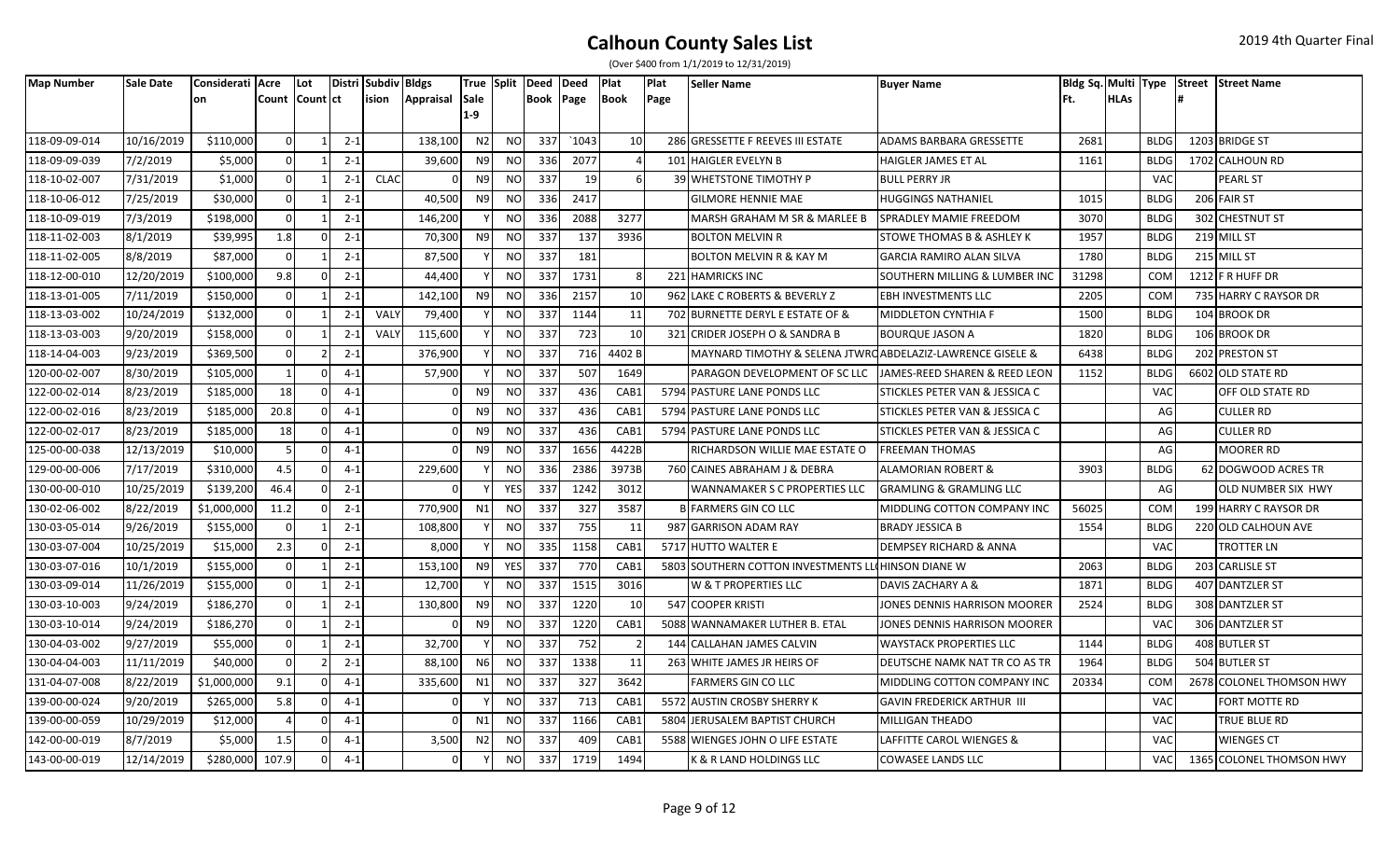| (Over \$400 from 1/1/2019 to 12/31/2019) |  |
|------------------------------------------|--|
|------------------------------------------|--|

| <b>Map Number</b> | Sale Date  | Considerati Acre |                | Lot |         | Distri Subdiv Bldgs |                 |                |               | True Split Deed Deed |      | Plat        | Plat | <b>Seller Name</b>                    | <b>Buyer Name</b>                    |      |             |             | Bldg Sq. Multi Type Street Street Name |
|-------------------|------------|------------------|----------------|-----|---------|---------------------|-----------------|----------------|---------------|----------------------|------|-------------|------|---------------------------------------|--------------------------------------|------|-------------|-------------|----------------------------------------|
|                   |            | lon              | Count Count ct |     |         |                     | ision Appraisal | Sale<br>$1-9$  |               | Book Page            |      | <b>Book</b> | Page |                                       |                                      |      | <b>HLAs</b> |             |                                        |
|                   |            |                  |                |     |         |                     |                 |                |               |                      |      |             |      |                                       |                                      |      |             |             |                                        |
| 145-00-01-031     | 11/25/2019 | \$8,000          | $\Omega$       |     | $4 - 1$ | <b>DTRE</b>         |                 |                | <sub>NO</sub> | 337                  | 1459 | 335         |      | JORDAN LARRY E                        | <b>RYAN BERNICE</b>                  |      |             | <b>VAC</b>  | DOE LN                                 |
| 145-00-02-031     | 9/6/2019   | \$15,000         |                |     | $4 - 1$ |                     |                 |                | <b>YES</b>    | 337                  | 542  | CAB1        |      | 5796 IC INVESTMENTS LLC               | DAVIS MARK E                         |      |             | VAC         | OLD NUMBER SIX HWY                     |
| 146-00-00-011     | 8/9/2019   | \$200,000        | 107.3          |     | $4 - 1$ |                     |                 |                | <b>NO</b>     | 337                  | 190  | CAB1        |      | 5500 TAYLOR MILTON SCOTT              | COLA NATIONAL AUDUBON SOCIETY        |      |             | AG          | 77 LYONS CREEK CT                      |
| 150-11-02-003     | 11/19/2019 | \$21,000         | 0              |     | $1 - 1$ |                     | 51,500          |                | <b>NO</b>     | 337                  | 1551 | 2347        |      | <b>HERZOG RONALD R</b>                | MCDONALD ROBERT                      | 1500 |             | <b>BLDG</b> | 5258 CAMERON RD                        |
| 150-13-00-006     | 11/25/2019 | \$289,900        | 23             |     | $1 - 1$ |                     |                 | N <sub>9</sub> | <b>NO</b>     | 337                  | 1527 |             |      | HIXSON JANE JOUISE M ET AL            | WATFORD WOODROW WILSON III &         |      |             | AG          | OLD STATE RD                           |
| 150-14-12-001     | 11/25/2019 | \$289,900        | 6.4            |     | $1 - 1$ |                     |                 | N1             | <b>YES</b>    | 337                  | 1527 | CAB1        |      | 5820 HIXSON JANE LOUISE M ET AL       | WATFORD WOODROW WILSON III &         |      |             | AG          | 8226 OLD STATE RD                      |
| 150-14-12-004     | 11/25/2019 | \$289,900        | 19.7           |     | $1 - 1$ |                     |                 | N <sub>9</sub> | <b>NO</b>     | 337                  | 1527 |             |      | 3002 HIXSON JANE LOUISE M ET AL       | WATFORD WOODROW WILSON III &         |      |             | AG          | OLD STATE RD                           |
| 150-14-12-010     | 11/25/2019 | \$289,900        | $\Omega$       |     | $1 - 1$ |                     | 211,900         | N <sub>9</sub> | NO            | 337                  | 1527 | CAB1        |      | 5820 HIXSON JANE LOUISE M ET AL       | WATFORD WOODROW WILSON III &         | 3707 |             | <b>BLDG</b> | 8230 OLD STATE RD                      |
| 150-15-01-010     | 7/11/2019  | \$143,000        |                |     | $1 - 1$ |                     | 82,400          |                | <b>NO</b>     | 336                  | 2352 |             |      | 117 CUTTINO AMBER N                   | CARSON TONI                          | 1892 |             | <b>BLDG</b> | 108 BOYCE LAWTON DR                    |
| 150-15-01-019     | 11/30/2019 | \$56,000         | $\Omega$       |     | $1 - 1$ |                     | 53,900          | N <sub>9</sub> | <b>NO</b>     | 337                  | 1616 |             |      | PETERSON LAWRENCE C ESTATE OF         | <b>SUMMERS TAYLOR</b>                | 1631 |             | <b>BLDG</b> | 205 DOGWOOD ST                         |
| 150-15-04-005     | 10/24/2019 | \$5,500          | $\Omega$       |     | $1 - 1$ |                     | 43,800          | N <sub>9</sub> | NO            | 337                  | 1090 |             |      | 136 SHULER LEILA S ESTATE OF          | HODGE JASON & HALEY                  |      |             | <b>VAC</b>  | 112 OLD ORANGEBURG RD                  |
| 150-15-04-010     | 10/23/2019 | \$120,000        | $\Omega$       |     | $1 - 1$ |                     | 119,900         |                | <sub>NO</sub> | 337                  | 1087 | CAB1        |      | 5624 EDISTO RECYCLING LLC             | ROSE JACQUELYN                       | 3132 |             | <b>BLDG</b> | 206 OLD ORANGEBURG RD                  |
| 158-00-00-057     | 12/30/2019 | \$5,250          | $\Omega$       |     | $4 - 1$ | GRAS                |                 | N <sub>9</sub> | <b>NO</b>     | 337                  | 1937 | 3444        |      | <b>BROOKLAND ENTERPRISES LLC</b>      | LEMON SYLVIA M                       |      |             | <b>VAC</b>  | 114 NATES STORE RD                     |
| 174-00-00-007     | 7/29/2019  | \$57,000         | 0.6            |     | $4 - 1$ |                     | 62,400          |                | <sub>NO</sub> | 336                  | 2493 | 4502        |      | 601 STOP & SHOP LLC                   | TOPOREK JEROME D TRUSTEE             | 3028 |             | COM         | 525 COLONEL THOMSON HWY                |
| 176-00-02-035     | 10/8/2019  | \$40,000         |                |     | $4 - 1$ |                     | 46,300          | N9             | <b>NO</b>     | 337                  | 1060 | 11          |      | 947 BANK OF AMERICA NA                | ROBINS JESSIE                        | 1400 |             | <b>BLDG</b> | 659 NEW BETHANY RD                     |
| 176-00-02-035     | 8/2/2019   | \$157,500        |                |     | $4 - 1$ |                     | 46,300          | N <sub>6</sub> | <b>NO</b>     | 337                  | 195  | 11          |      | 947 WATTS ANN C                       | BANK OF AMERICA NA                   | 1400 |             | <b>BLDG</b> | 659 NEW BETHANY RD                     |
| 176-00-02-044     | 9/11/2019  | \$2,000          |                |     | $4 - 1$ |                     |                 | N1             | <b>NO</b>     | 337                  | 618  | 1177        |      | ROBIN JACQUELINE                      | WILLIAMS BERTRAM A                   |      |             | VAC         | 660 NEW BETHANY RD                     |
| 186-00-00-003     | 11/6/2019  | \$135,000        | 3.4            |     | $4 - 1$ |                     | 78,300          |                | <b>NO</b>     | 337                  | 1265 |             |      | 123 BOYLSTON JOHN L JR &              | GAMMON STEVEN & WENDY COPE 8         | 2046 |             | <b>BLDG</b> | 9400 OLD STATE RD                      |
| 194-00-00-016     | 10/21/2019 | \$172,750        |                |     | $4 - 1$ |                     | 77,300          |                | <b>NO</b>     | 337                  | 1093 |             |      | <b>GALLAGHER STEVEN &amp; BARBARA</b> | CARTER JAMES D & CATHERINE           | 1408 |             | <b>BLDG</b> | 124 WHISTLING SWAN RD                  |
| 199-00-00-072     | 7/24/2019  | \$198,160        | 99.1           |     | $4 - 1$ |                     |                 |                | NO.           | 337                  | 318  | CAB1        |      | 5790 INABINET PHYLLIS Z ET AL         | BOZARD RONNIE L                      |      |             | AG          | <b>ZEAGLER RD</b>                      |
| 200-00-00-005     | 12/11/2019 | \$55,000         |                |     | $4 - 1$ |                     | 101,400         | N <sub>2</sub> | NO.           | 337                  | 1665 | CAB1        |      | 5546 CARSON STEVE T                   | <b>CARSON CODY STEVEN</b>            | 2205 |             | <b>BLDG</b> | 1126 LONE STAR RD                      |
| 209-00-00-004     | 12/27/2019 | \$500,000        | 141            |     | $4 - 1$ |                     | 90,000          | N7             | NO            | 337                  | 1897 | q           |      | 38 SHIRER JD JR ET AL                 | SHIRER JD JR ET AL                   |      |             | AG          | 384 SHIRER LN                          |
| 211-00-00-036     | 12/27/2019 | \$500,000        | 0.5            |     | $4 - 1$ |                     | 8,000           | N7             | NO            | 337                  | 1897 |             |      | SHIRER JD JR ET AL                    | SHIRER JD JR ET AL                   | 980  |             | <b>BLDG</b> | 2931 MCCORDS FERRY RD                  |
| 211-00-00-041     | 12/27/2019 | \$500,000        | 15             |     | $4 - 1$ |                     | 33,700          | N9             | NO            | 337                  | 1897 |             |      | 2456 SHIRER MICHAEL D & JD JR         | SHIRER JD JR                         | 936  |             | <b>BLDG</b> | 2939 LONE STAR RD                      |
| 212-00-00-008     | 11/7/2019  | \$130,000        | 61.5           |     | $4 - 1$ |                     |                 | N <sub>9</sub> | <sub>NO</sub> | 337                  | 1281 | CAB1        |      | 5815 CAMPBELL LYLE J JR               | MEETZE KEVIN EVANS & KATHERINE       |      |             | AG          | <b>TYNAH RD</b>                        |
| 212-00-00-005     | 9/26/2019  | \$4,300          | 0.5            |     | $4 - 1$ |                     |                 | N1             | <b>YES</b>    | 337                  | 1073 | CAB1        |      | 5815 BRANTLEY DOROTHY I ET AL         | MEETZE KEVIN EVANS & KATHERINE       |      |             | <b>VAC</b>  | TYNAH RD                               |
| 212-00-00-043     | 12/27/2019 | \$500,000        | 156.7          |     | $4 - 1$ |                     | 202,700         | N7             | <b>NO</b>     | 337                  | 1897 |             |      | 29 SHIRER JD JR ET AL                 | SHIRER JD JR ET AL                   | 2371 |             | <b>BLDG</b> | 2939 MCCORDS FERRY RD                  |
| 212-00-00-049     | 12/27/2019 | \$500,000        | 32.1           |     | $4 - 1$ |                     |                 | N7             | <b>NO</b>     | 337                  | 1897 | 2200        |      | SHIRER JD JR ET AL                    | SHIRER JD JR ET AL                   |      |             | AG          | <b>TYNAH RD</b>                        |
| 218-00-00-009     | 8/15/2019  | \$21,000         | 1.4            |     | $4 - 1$ |                     | 57,800          | N <sub>6</sub> | <b>NO</b>     | 337                  | 464  | 4115A       |      | BAYVIEW LOAN SVG LLC                  | AMES HENRY & MARGARET                | 1848 |             | <b>BLDG</b> | 479 TEE VEE RD                         |
| 219-00-02-020     | 8/29/2019  | \$89,700         | $\Omega$       |     | $4 - 1$ | SNFM                | 27,500          |                | <b>NO</b>     | 337                  | 510  |             |      | MEDLIN BRENDA H                       | <b>GOUKER DANIEL L &amp; WENDY E</b> | 1536 |             | MH          | 171 GARDEN LN                          |
| 219-00-02-037     | 10/28/2019 | \$30,000         | $\Omega$       |     | $4 - 1$ | SNFM                |                 | N <sub>2</sub> | <b>NO</b>     | 337                  | 1150 | 11          |      | 56 BACKMAN CHARLES E ESTATE OF        | <b>BACKMAN THOMAS RAY</b>            |      |             | <b>VAC</b>  | 30 SANTEE LN                           |
| 222-15-00-007     | 7/12/2019  | \$263,000        |                |     | $4 - 1$ | LOWF                | 102,700         |                | <b>NO</b>     | 336                  | 2221 | 3744        |      | REES MARJORIE A & CHARLES             | DAVIS SHAWN F & MARION P             | 1408 |             | <b>BLDG</b> | 57 STOUDENMIRE DR                      |
| 230-00-02-020     | 7/12/2019  | \$155,000        |                |     | $4 - 1$ | <b>DNET</b>         | 86,800          |                | <b>NO</b>     | 336                  | 2218 | 428         |      | MILLER DONNA L                        | HIGH TANNER R & ULMER MEAGAN         | 1312 |             | <b>BLDG</b> | 576 STUMPHOLE RD                       |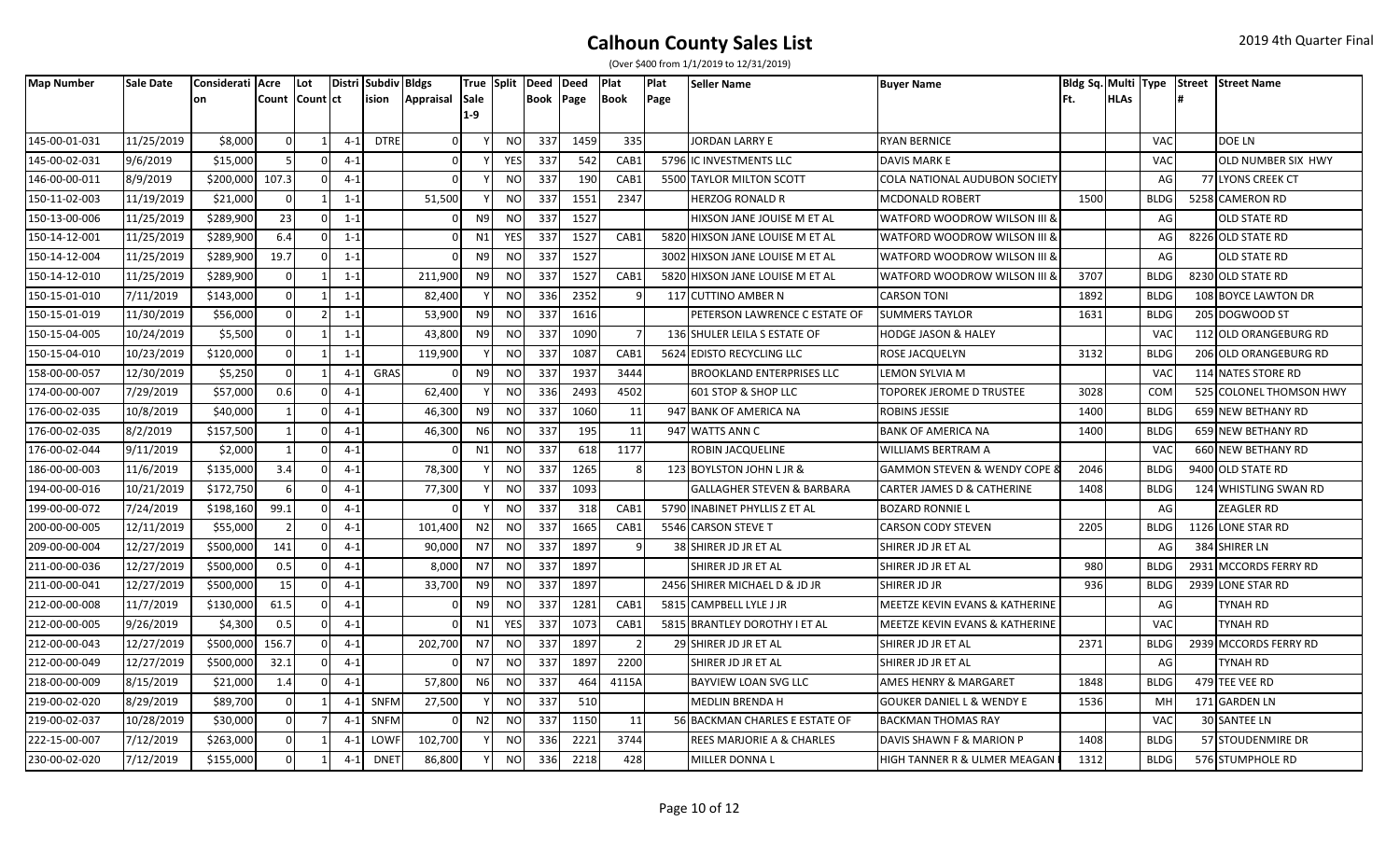| (Over \$400 from 1/1/2019 to 12/31/2019) |  |
|------------------------------------------|--|
|------------------------------------------|--|

| <b>Map Number</b> | <b>Sale Date</b> | Considerati Acre<br><b>on</b> | Count Count ct | Lot      |         | Distri Subdiv Bldgs | ision Appraisal | Sale           |               | True Split Deed Deed<br><b>Book Page</b> |      | <b>Plat</b><br><b>Book</b> | Plat<br>Page | <b>Seller Name</b>                 | <b>Buyer Name</b>             |      | <b>HLAs</b> |             | Bldg Sq. Multi Type Street Street Name |
|-------------------|------------------|-------------------------------|----------------|----------|---------|---------------------|-----------------|----------------|---------------|------------------------------------------|------|----------------------------|--------------|------------------------------------|-------------------------------|------|-------------|-------------|----------------------------------------|
|                   |                  |                               |                |          |         |                     |                 | $1-9$          |               |                                          |      |                            |              |                                    |                               |      |             |             |                                        |
| 230-00-03-021     | 9/19/2019        | \$12,000                      |                |          | $4 - 1$ | HHIL                |                 | N1             | <b>NO</b>     | 337                                      | 646  | 1951                       |              | FOGLE JOHN DAVID JR HEIRS OF       | <b>SMITH JOE HENRY</b>        |      |             | <b>VAC</b>  | <b>49 PINTAIL LN</b>                   |
| 230-00-03-029     | 11/21/2019       | \$10,000                      |                |          | $4 - 1$ | <b>HHIL</b>         |                 | N <sub>9</sub> | NO            | 337                                      | 1413 | CAB1                       |              | 5813 DELOACH LYNDA W               | <b>BRANNEN PAULETTE</b>       |      |             | VAC         | 58 EGRET DR                            |
| 230-00-03-030     | 11/21/2019       | \$10,000                      | - 0            |          | $4 - 1$ | <b>HHIL</b>         |                 | N <sub>9</sub> | NO            | 337                                      | 1413 | CAB1                       |              | 5813 DELOACH LYNDA W               | <b>BRANNEN PAULETTE</b>       |      |             | VAC         | <b>EGRET DR</b>                        |
| 230-00-03-035     | 8/4/2019         | \$25,000                      | - 0            |          | $4 - 1$ | <b>DAVD</b>         | 10,000          | N <sub>9</sub> | NO            | 338                                      | 78   | 602                        |              | 740 MATTHEWS DONNY RAY & DEWAYNE   | <b>MATTHEWS DONNY RAY</b>     |      |             | <b>VAC</b>  | 263 STUMPHOLE RD                       |
| 230-00-03-046     | 11/7/2019        | \$124,000                     | -0             |          | $4 - 1$ | <b>SNFM</b>         | 49,900          |                | <b>NO</b>     | 337                                      | 1327 | 909                        |              | <b>GRIFFITH LINDA C</b>            | <b>BELL DEREK S</b>           | 1098 |             | <b>BLDG</b> | 85 KINGFISHER LN                       |
| 230-12-00-005     | 9/25/2019        | \$262,500                     |                |          | $4-1$   | <b>CLSD</b>         | 47,800          |                | <b>NO</b>     | 337                                      | 967  | 3745                       |              | OSTEEN DAVID A SR & RUTH A         | HARTMAN DONNA & STEVE JTWROS  | 1744 |             | MF          | 701 STUMPHOLE RD                       |
| 230-12-00-017     | 7/17/2019        | \$135,000                     | $\Omega$       |          | $4 - 1$ | <b>CLSD</b>         | 84,900          | N <sub>2</sub> | <b>NO</b>     | 336                                      | 2274 | 3745                       |              | ADAMS BARBARA GRESSETE PR          | ADAMS BARBARA GRESSETE        | 1922 |             | <b>BLDG</b> | 749 STUMPHOLE RD                       |
| 230-12-00-020     | 10/24/2019       | \$235,000                     | $\Omega$       |          | $4 - 1$ | <b>CLSD</b>         | 42,800          |                | NO.           | 337                                      | 1155 | 3745                       |              | LANG LAWRENCE W                    | WARD MICHAEL D & LORAINE H    |      |             | МF          | 771 STUMPHOLE RD                       |
| 230-12-00-031.01  | 8/29/2019        | \$146,063                     | $\Omega$       | $\Omega$ | $4 - 1$ | <b>CLSD</b>         | 181,500         | N <sub>9</sub> | ΝO            | 337                                      | 612  | CAB1                       |              | 5799 SCPSA                         | KOSITZ ASHLEE D & BRADLEY E & |      |             | LAKE        | 111 WATERSIDE LN                       |
| 231-00-02-006     | 10/4/2019        | \$26,500                      | 4.8            |          | $4 - 1$ | <b>GETH</b>         |                 |                | <b>NO</b>     | 337                                      | 812  | 3501                       |              | A VALLELY LORETTA E                | WOLFE CHRISTOPHER JASON       |      |             | <b>VAC</b>  | <b>GRIFFITH LN</b>                     |
| 231-00-02-042     | 11/15/2019       | \$28,000                      | - 0            |          | $4 - 1$ | <b>GETH</b>         |                 | N1             | YES           | 337                                      | 1418 | 10                         |              | 224 WILLIAMS JOSEPH R              | HUNT RUSTY JAMES & PEGGY      | 1280 |             | MF          | 231 YENNY LN                           |
| 231-00-03-036     | 12/20/2019       | \$783,500                     | $\Omega$       |          | $4 - 1$ | <b>CKNE</b>         |                 | N <sub>9</sub> | NO            | 337                                      | 1820 | CAB1                       |              | 4761 SOUTHEAST SIG HOMES LLC       | SEPPALA CONSTRUCTION CO INC   |      |             | <b>VAC</b>  | <b>PARKLIN LN</b>                      |
| 231-00-03-037     | 12/20/2019       | \$783,500                     |                |          | $4-1$   | <b>CKNE</b>         |                 | N <sub>9</sub> | <b>NO</b>     | 337                                      | 1820 | CAB1                       |              | 4761 SOUTHEAST SIG HOMES LLC       | SEPPALA CONSTRUCTION CO INC   |      |             | <b>VAC</b>  | <b>PARKLIN LN</b>                      |
| 231-00-03-038     | 12/20/2019       | \$783,500                     |                |          | $4 - 1$ | <b>CKNE</b>         |                 | N <sub>9</sub> | NO            | 337                                      | 1820 | CAB1                       |              | 4761 SOUTHEAST SIG HOMES LLC       | SEPPALA CONSTRUCTION CO INC   |      |             | <b>VAC</b>  | <b>PARKLIN LN</b>                      |
| 231-00-03-039     | 12/20/2019       | \$783,500                     |                |          | $4 - 1$ | <b>CKNE</b>         |                 | N <sub>9</sub> | <b>NO</b>     | 337                                      | 1820 | CAB1                       |              | 4761 SOUTHEAST SIGNATURE HOMES LLC | SEPPALA CONSTRUCTION CO INC   |      |             | VAC         | <b>PARKLIN LN</b>                      |
| 231-00-03-040     | 12/20/2019       | \$783,500                     | റ              |          | $4 - 1$ | <b>CKNE</b>         |                 | N <sub>9</sub> | NO            | 337                                      | 1820 | CAB1                       |              | 4761 SOUTHEAST SIG HOMES LLC       | SEPPALA CONSTRUCTION CO INC   |      |             | VAC         | <b>PARKLIN LN</b>                      |
| 231-00-03-041     | 12/20/2019       | \$783,500                     |                |          | $4 - 1$ | <b>CKNE</b>         |                 | N <sub>9</sub> | NO.           | 337                                      | 1820 | CAB1                       |              | 4761 SOUTHEAST SIG HOMES LLC       | SEPPALA CONSTRUCTION CO INC   |      |             | VAC         | <b>PARKLIN LN</b>                      |
| 231-00-03-042     | 12/20/2019       | \$783,500                     |                |          | $4-1$   | <b>CKNE</b>         |                 | N9             | NO            | 337                                      | 1820 | CAB1                       |              | 4761 SOUTHEAST SIG HOMES LLC       | SEPPALA CONSTRUCTION CO INC   |      |             | <b>VAC</b>  | <b>PARKLIN LN</b>                      |
| 231-00-03-044     | 12/20/2019       | \$783,500                     | $\Omega$       |          | $4 - 1$ | <b>CKNE</b>         |                 | N <sub>9</sub> | <b>NO</b>     | 337                                      | 1820 | CAB:                       |              | 4761 SOUTHEAST SIG HOMES LLC       | SEPPALA CONTRUCTION CO INC    |      |             | <b>VAC</b>  | <b>PARKLIN LN</b>                      |
| 231-00-03-048     | 12/20/2019       | \$783,500                     | $\Omega$       |          | $4 - 1$ | <b>CKNE</b>         |                 | N <sub>9</sub> | NO            | 337                                      | 1820 | CAB1                       |              | 4761 SOUTHEAST SIG HOMES LLC       | SEPPALA CONSTRUCTION CO INC   |      |             | VAC         | <b>PARKLIN LN</b>                      |
| 231-00-03-049     | 12/20/2019       | \$783,500                     | $\Omega$       |          | $4 - 1$ | <b>CKNE</b>         |                 | N <sub>9</sub> | NO.           | 337                                      | 1820 | CAB1                       |              | 4761 SOUTHEAST SIG HOMES LLC       | SEPPALA CONSTRUCTION CO INC   |      |             | VAC         | <b>PARKLIN LN</b>                      |
| 231-00-03-050     | 12/20/2019       | \$783,500                     | $\Omega$       |          | $4 - 1$ | <b>CKNE</b>         |                 | N <sub>9</sub> | NO.           | 337                                      | 1820 | CAB1                       |              | 4761 SOUTHEAST SIG HOMES LLC       | SEPPALA CONSTRUCTION CO INC   |      |             | <b>VAC</b>  | <b>PARKLIN LN</b>                      |
| 231-00-03-051     | 12/20/2019       | \$783,500                     | $\Omega$       |          | $4 - 1$ | <b>CKNE</b>         |                 | N <sub>9</sub> | NO            | 337                                      | 1820 | CAB1                       |              | 4761 SOUTHEAST SIG HOMES LLC       | SEPPELA CONSTRUCTION CO INC   |      |             | <b>VAC</b>  | <b>PARKLIN LN</b>                      |
| 231-00-03-053     | 12/20/2019       | \$783,500                     | $\Omega$       |          | $4 - 1$ | <b>CKNE</b>         |                 | N <sub>9</sub> | <sub>NO</sub> | 337                                      | 1820 | CAB1                       |              | 4761 SOUTHEAST SIG HOMES LLC       | SEPPELA CONSTRUCTION CO INC   |      |             | VAC         | <b>PARKLIN LN</b>                      |
| 231-00-03-054     | 12/20/2019       | \$783,500                     |                |          | $4 - 1$ | <b>CKNE</b>         |                 | N <sub>9</sub> | NO            | 337                                      | 1820 | CAB1                       |              | 4761 SOUTHEAST SIG HOMES LLC       | SEPPALA CONSTRUCTION CO INC   |      |             | <b>VAC</b>  | <b>PARKLIN LN</b>                      |
| 231-00-03-055     | 12/20/2019       | \$783,500                     |                |          | $4 - 1$ | <b>CKNE</b>         |                 | N <sub>9</sub> | NO.           | 337                                      | 1820 | CAB1                       |              | 4761 SOUTHEAST SIG HOMES LLC       | SEPPALA CONSTRUCTION CO INC   |      |             | VAC         | <b>PARKLIN LN</b>                      |
| 231-00-03-056     | 12/20/2019       | \$783,500                     | - 0            |          | $4 - 1$ | <b>CKNE</b>         |                 | N <sub>9</sub> | NO.           | 337                                      | 1820 | CAB1                       |              | 4761 SOUTHEAST SIG HOMES LLC       | SEPPALA CONSTRUCTION CO INC   |      |             | <b>VAC</b>  | <b>PARKLIN LN</b>                      |
| 231-00-03-057     | 12/20/2019       | \$783,500                     |                |          | $4 - 1$ | <b>CKNE</b>         |                 | N <sub>9</sub> | <b>NO</b>     | 337                                      | 1820 | CAB1                       |              | 4761 SOUTHEAST SIG HOMES LLC       | SEPPALA CONSTRUCTION CO INC   |      |             | <b>VAC</b>  | <b>PARKLIN LN</b>                      |
| 231-00-03-058     | 12/20/2019       | \$783,500                     | $\Omega$       |          | $4 - 1$ | <b>CKNE</b>         |                 | N <sub>9</sub> | <b>NO</b>     | 337                                      | 1820 | CAB1                       |              | 4761 SOUTHEAST SIG HOMES LLC       | SEPPALA CONTRUCTION CO INC    |      |             | <b>VAC</b>  | <b>PARKLIN LN</b>                      |
| 231-00-03-059     | 12/20/2019       | \$783,500                     |                |          | $4 - 1$ | <b>CKNE</b>         |                 | N <sub>9</sub> | NO.           | 337                                      | 1820 | CAB1                       |              | 4761 SOUTHEAST SIG HOMES LLC       | SEPPELA CONSTRUCTION CO INC   |      |             | VAC         | <b>PARKLIN LN</b>                      |
| 231-00-03-060     | 12/20/2019       | \$783,500                     | $\Omega$       |          | $4 - 1$ | <b>CKNE</b>         |                 | N9             | NO.           | 337                                      | 1820 | CAB:                       |              | 4761 SOUTHEAST SIG HOMES LLC       | SEPPELA CONSTRUCTION CO INC   |      |             | <b>VAC</b>  | <b>PARKLIN LN</b>                      |
| 231-00-03-061     | 12/20/2019       | \$783,500                     |                |          | $4 - 1$ | <b>CKNE</b>         |                 | N <sub>9</sub> | <b>NO</b>     | 337                                      | 1820 | CAB1                       |              | 4761 SOUTHEAST SIG HOMES LLC       | SEPPALA CONSTRUCTION CO INC   |      |             | <b>VAC</b>  | <b>PARKLIN LN</b>                      |
| 231-00-03-062     | 12/20/2019       | \$783,500                     | $\Omega$       |          | $4 - 1$ | <b>CKNE</b>         |                 | N <sub>9</sub> | <b>NO</b>     | 337                                      | 1820 | CAB1                       |              | 4761 SOUTHEAST SIG HOMES LLC       | SEPPALA CONSTRUCTION CO INC   |      |             | <b>VAC</b>  | <b>PARKLIN LN</b>                      |